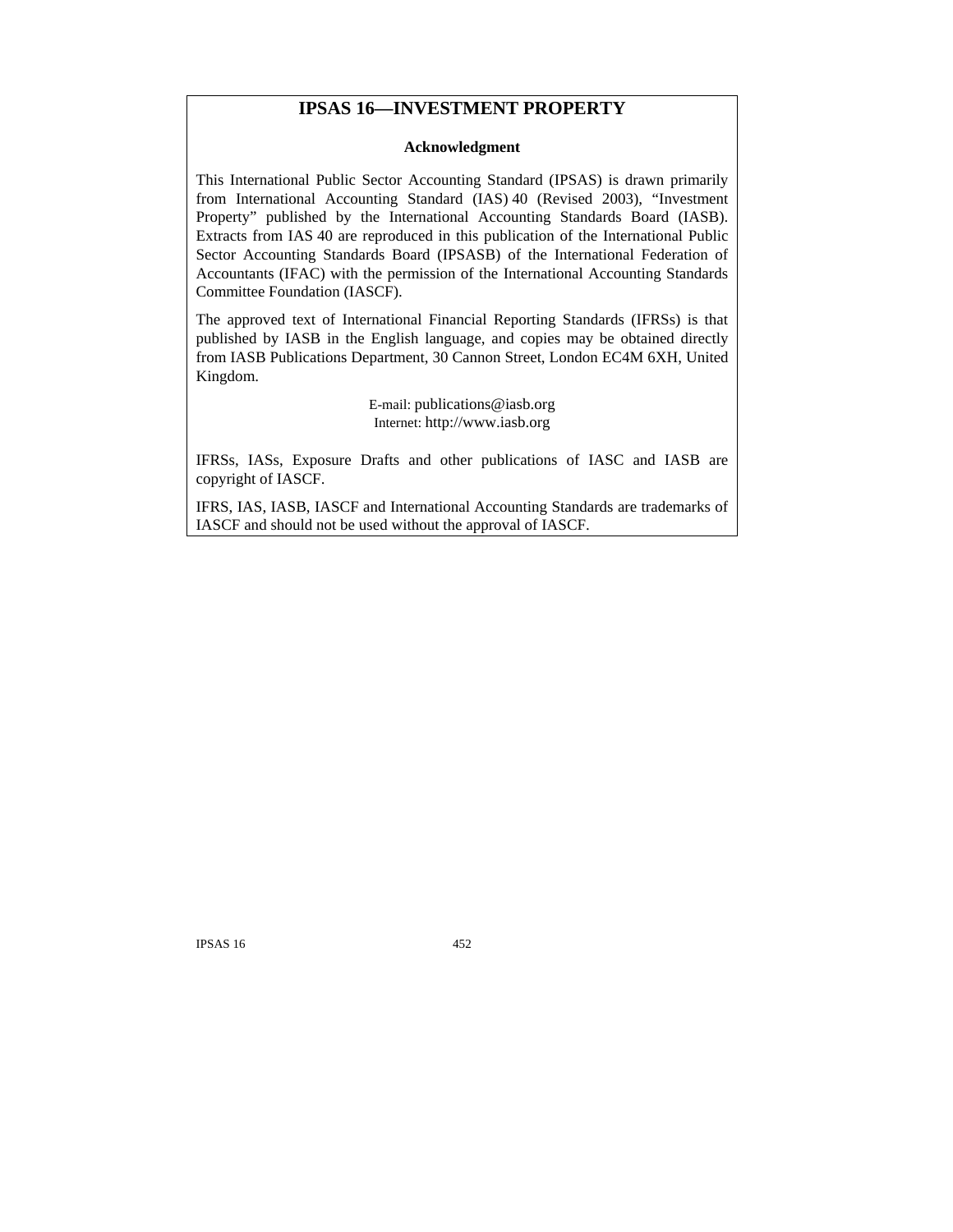### December 2006

# **IPSAS 16-INVESTMENT PROPERTY**

# **CONTENTS**

|                                                             | Paragraph      |
|-------------------------------------------------------------|----------------|
|                                                             | $IN1$ - $IN12$ |
|                                                             | 1              |
|                                                             | $2 - 6$        |
|                                                             | $7 - 19$       |
| Property Interest Held by a Lessee under an Operating Lease | 8              |
|                                                             | $9 - 19$       |
|                                                             | $20 - 25$      |
|                                                             | $26 - 38$      |
|                                                             | $39 - 65$      |
|                                                             | $39 - 41$      |
|                                                             | 42–64          |
|                                                             | $62 - 64$      |
|                                                             | 65             |
|                                                             | $66 - 76$      |
|                                                             | $77 - 84$      |
|                                                             | $85 - 90$      |
|                                                             | 85–86          |
|                                                             | $87 - 89$      |
|                                                             | 90             |
|                                                             | $91 - 100$     |
|                                                             | $91 - 93$      |
|                                                             | 94-97          |
|                                                             | $98 - 100$     |
|                                                             | $101 - 102$    |
|                                                             | 103            |
|                                                             |                |

453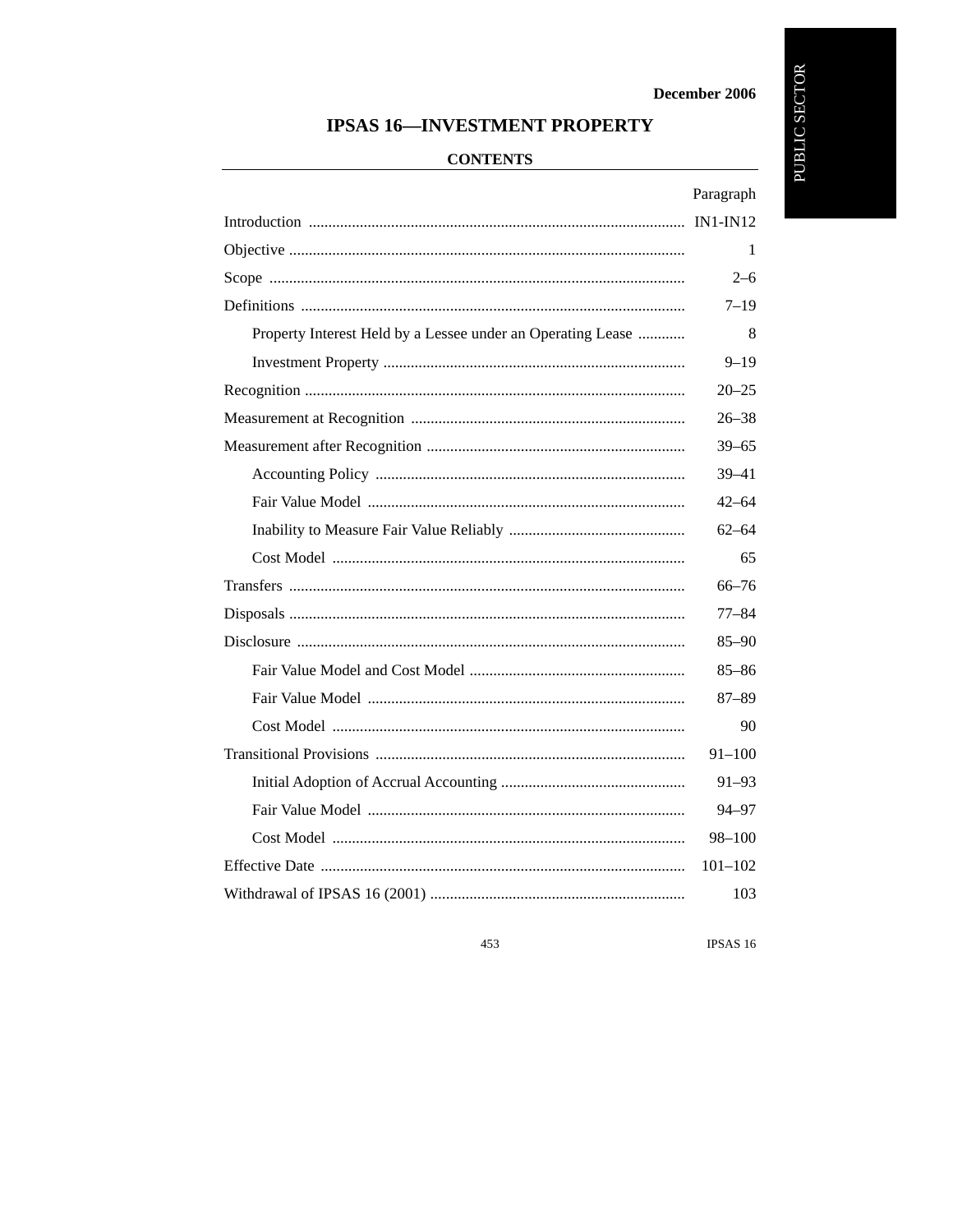Illustrative Decision Tree Basis for Conclusions Table of Concordance Comparison with IAS 40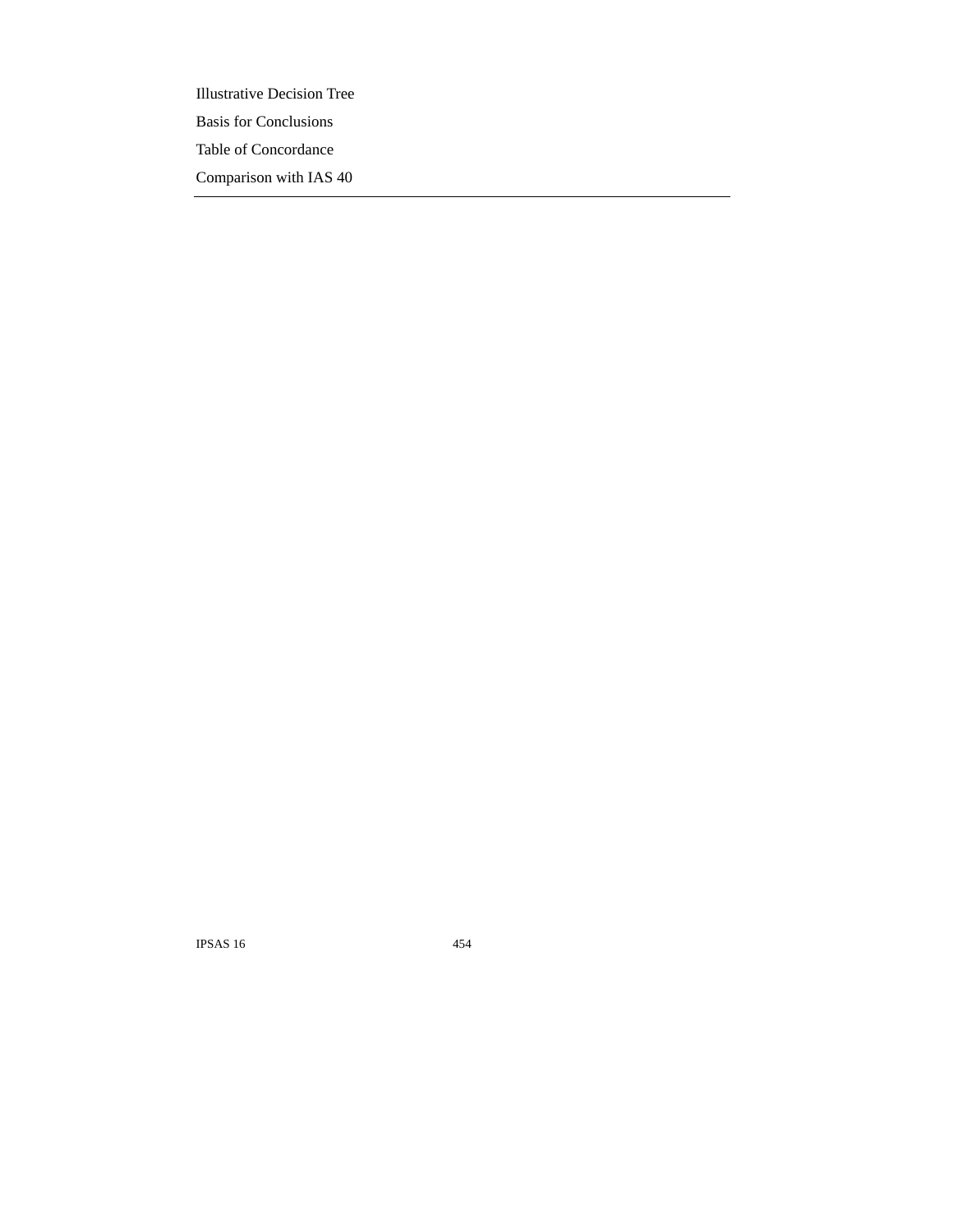16) is set out in paragraphs 1-103. All the paragraphs have equal authority. IPSAS 16 should be read in the context of its objective, the Basis for Conclusion, and the "Preface to International Public Sector Accounting Standards." IPSAS 3, "Accounting Policies, Changes in Accounting Estimates and Errors" provides a basis for selecting and applying accounting policies in the absence of explicit guidance.

PUBLIC SECTOR PUBLIC SECTOR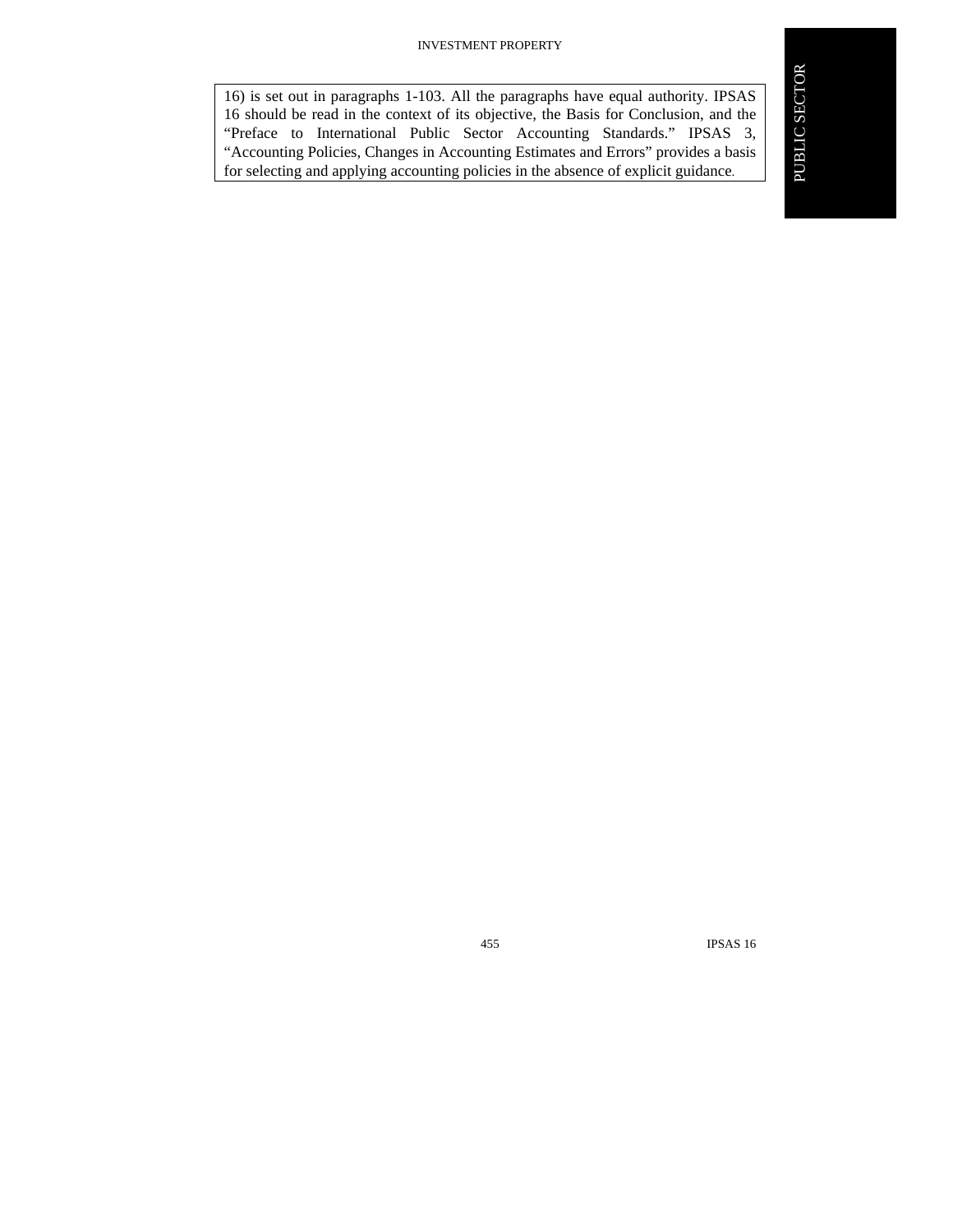### **Introduction**

IN1. International Public Sector Accounting Standard (IPSAS) 16, "Investment Property," replaces IPSAS 16, "Investment Property" (issued December 2001), and should be applied for annual reporting periods beginning on or after January 1, 2008. Earlier application is encouraged.

### **Reasons for Revising IPSAS 16**

- IN2. The International Public Sector Accounting Standards Board developed this revised IPSAS 16 as a response to the International Accounting Standards Board's project on Improvement to International Accounting Standards and its own policy to converge public sector accounting standards with private sector standards to the extent appropriate.
- IN3. In developing this revised IPSAS 16, the IPSASB adopted the policy of amending the IPSAS for those changes made to the former IAS 40, "Investment Property" made as a consequence of the IASB's improvements project, except where the original IPSAS had varied from the provisions of IAS 40 for a public sector specific reason; such variances are retained in this IPSAS 16 and are noted in the Comparison with IAS 40. Any changes to IAS 40 made subsequent to the IASB's improvements project have not been incorporated into IPSAS 16.

### **Changes from Previous Requirements**

IN4. The main changes from the previous version of IPSAS 16 are described below.

### **Property Interests Held by a Lessee under an Operating Lease**

- IN5. The Standard allows in paragraph 8 a property interest held by a lessee under an operating lease to be classified and accounted for as investment property provided certain criteria are met.
- IN6. The Standard requires a lessee that classifies a property interest held under an operating lease as investment property to account for the lease as if it were a finance lease in accordance with IPSAS 13 "Leases," i.e., the asset shall be recognized at the lower of the fair value of the property interest and the present value of the minimum lease payments. The fair value is determined by reference to that interest and not the underlying property (see paragraphs 34-35).
- IN7. The Standard specifies that the subsequent measurement choice between cost model and fair value model is not available for a lessee accounting for a property interest held under an operating lease that it has elected to classify as investment property. Such investment property is required to be measured using the fair value model. Once this alternative is selected for one such property, all other properties classified as investment properties held by the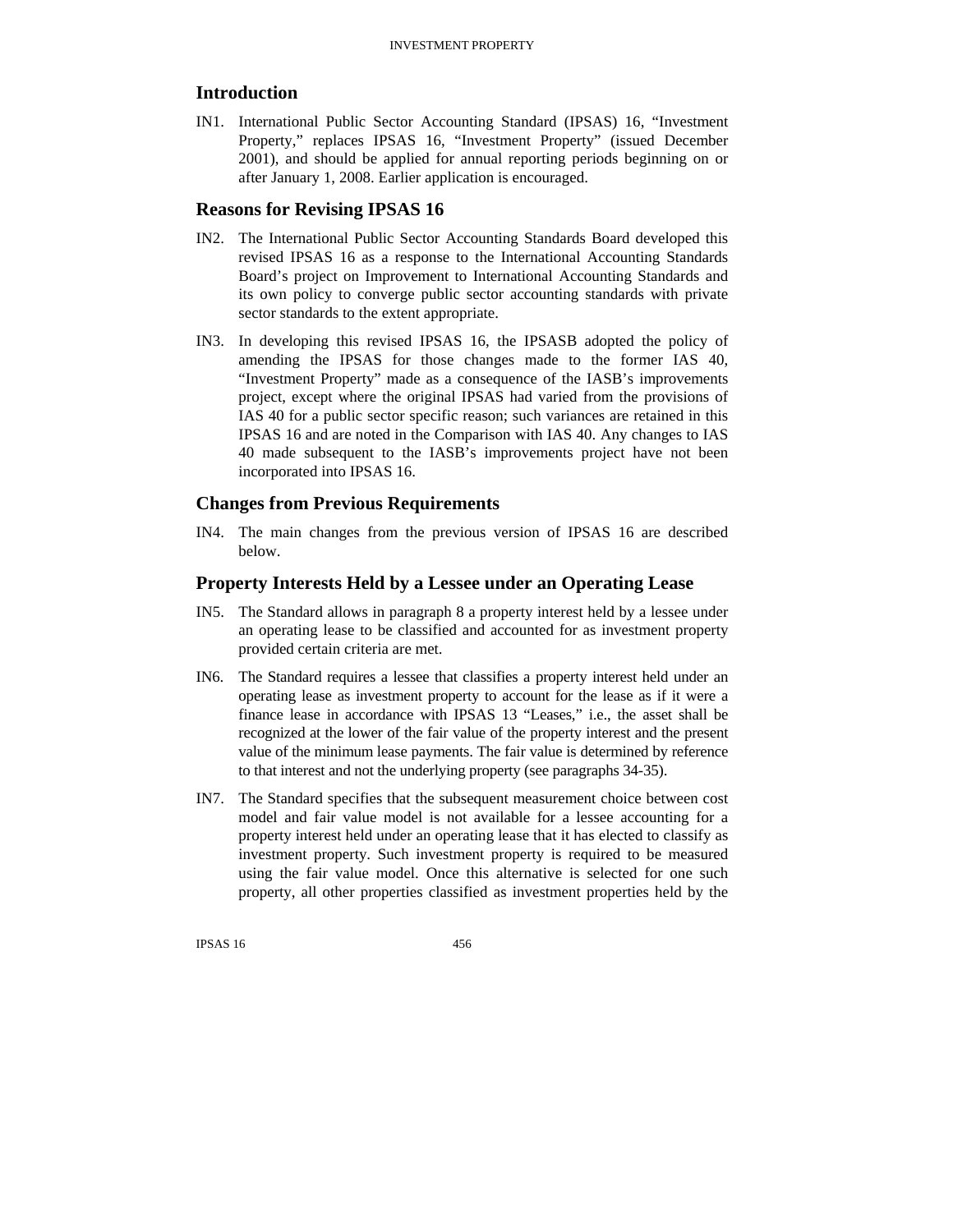entity are to be accounted for consistently on a fair value basis (see paragraphs 42-43).

IN8. Previously, IPSAS 16 did not contain these requirements.

### **Changes to Reflect Equivalent Requirements in Proposed IPSAS 17 Property, Plant and Equipment**

- IN9. The Standard requires an entity to apply one general asset recognition principle to all investment property costs at the time they are incurred, including initial costs and subsequent expenditures. Previously, IPSAS 16 contained two recognition principles: one applied to initial costs while another applied to subsequent expenditures (see paragraphs 20-23, 25).
- IN10. The Standard requires an entity to measure investment property acquired in an asset exchange transaction at fair value unless the transaction lacks commercial substance, or the fair value of neither the asset given up nor the asset received can be reliably measured. Previously, IPSAS 16 did not contain requirements with regard to the accounting treatment for asset exchange transactions (see paragraphs 36-38).
- IN11. the Standard requires an entity to derecognize the carrying amount of a part of an investment property if that part has been replaced and the cost of replacement has been included in the carrying amount of the asset (see paragraph 79). Previously, the derecognition principle contained in IPSAS 16 did not apply to replaced parts. The recognition principle for subsequent expenditures in IPSAS 16 effectively precluded the cost of a replacement from being included in the carrying amount of the asset.
- IN12. The Standard requires an entity to include compensation from third parties for an investment property that was impaired, lost or given up in surplus or deficit when the compensation becomes receivable. Previously, IPSAS 16 did not contain this requirement (see paragraphs 83).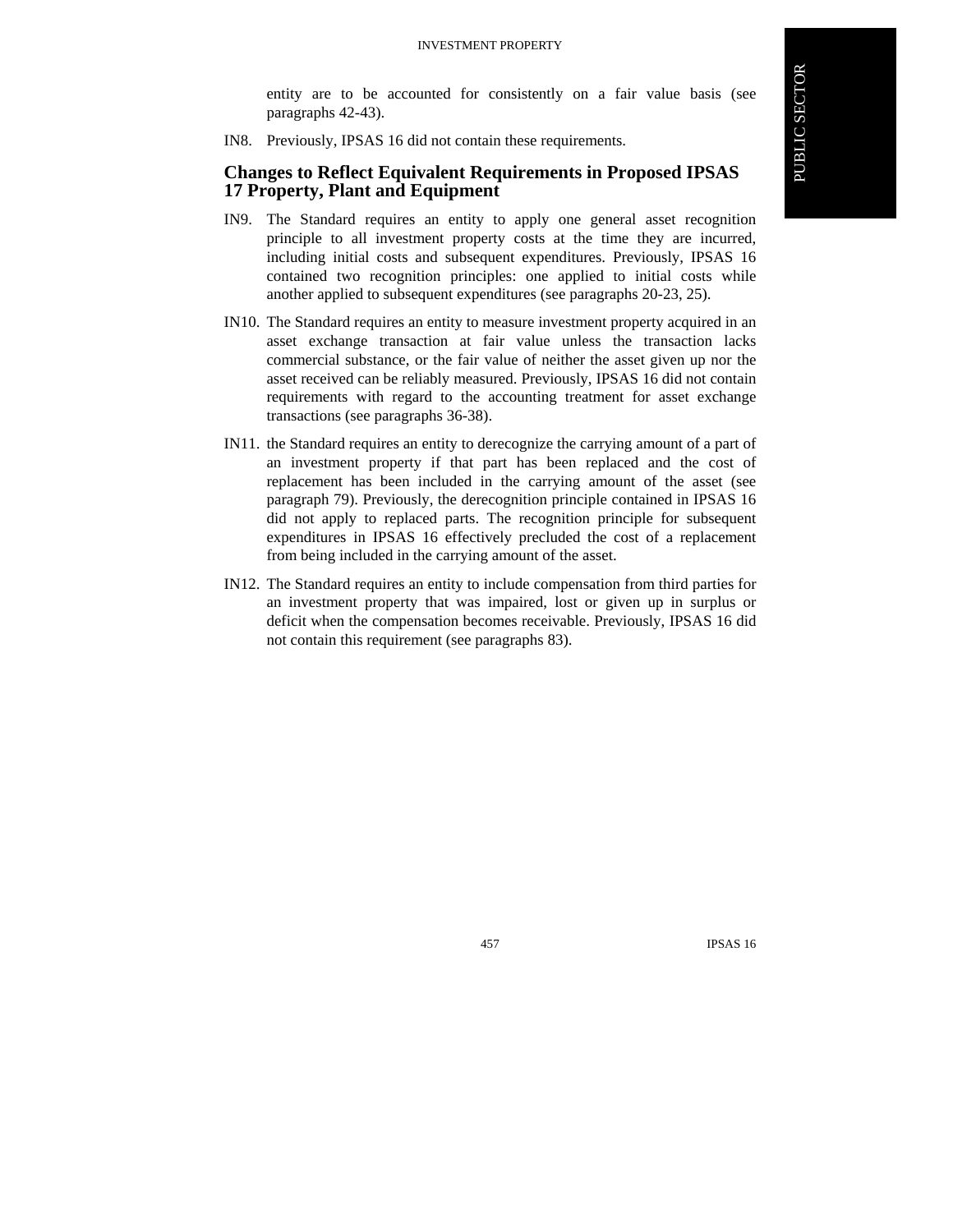## **IPSAS 16—INVESTMENT PROPERTY**

## **Objective**

1. The objective of this International Public Sector Accounting Standard is to prescribe the accounting treatment for investment property and related disclosure requirements.

### **Scope**

- 2. **An entity that prepares and presents financial statements under the accrual basis of accounting shall apply this Standard in accounting for investment property.**
- 3. **This Standard applies to all public sector entities other than Government Business Enterprises.**
- 4. This Standard applies to accounting for investment property including the measurement in a lessee's financial statements of investment property interests held under a lease accounted for as a finance lease and to the measurement in a lessor's financial statements of investment property provided to a lessee under an operating lease. This Standard does not deal with matters covered in International Public Sector Accounting Standard IPSAS 13, "Leases," including:
	- (a) Classification of leases as finance leases or operating leases;
	- (b) Recognition of lease revenue from investment property (see also International Public Sector Accounting Standard IPSAS 9, "Revenue from Exchange Transactions");
	- (c) Measurement in a lessee's financial statements of property interests held under a lease accounted for as an operating lease;
	- (d) Measurement in a lessor's financial statements of its net investment in a finance lease;
	- (e) Accounting for sale and leaseback transactions; and
	- (f) Disclosure about finance leases and operating leases.
- 5. This Standard does not apply to:
	- (a) Biological assets related to agricultural activity (see the relevant international or national accounting standard dealing with agriculture); and
	- (b) Mineral rights and mineral reserves such as oil, natural gas and similar non-regenerative resources**.**
- 6. The "Preface to International Public Sector Accounting Standards" issued by the International Public Sector Accounting Standards Board (IPSASB)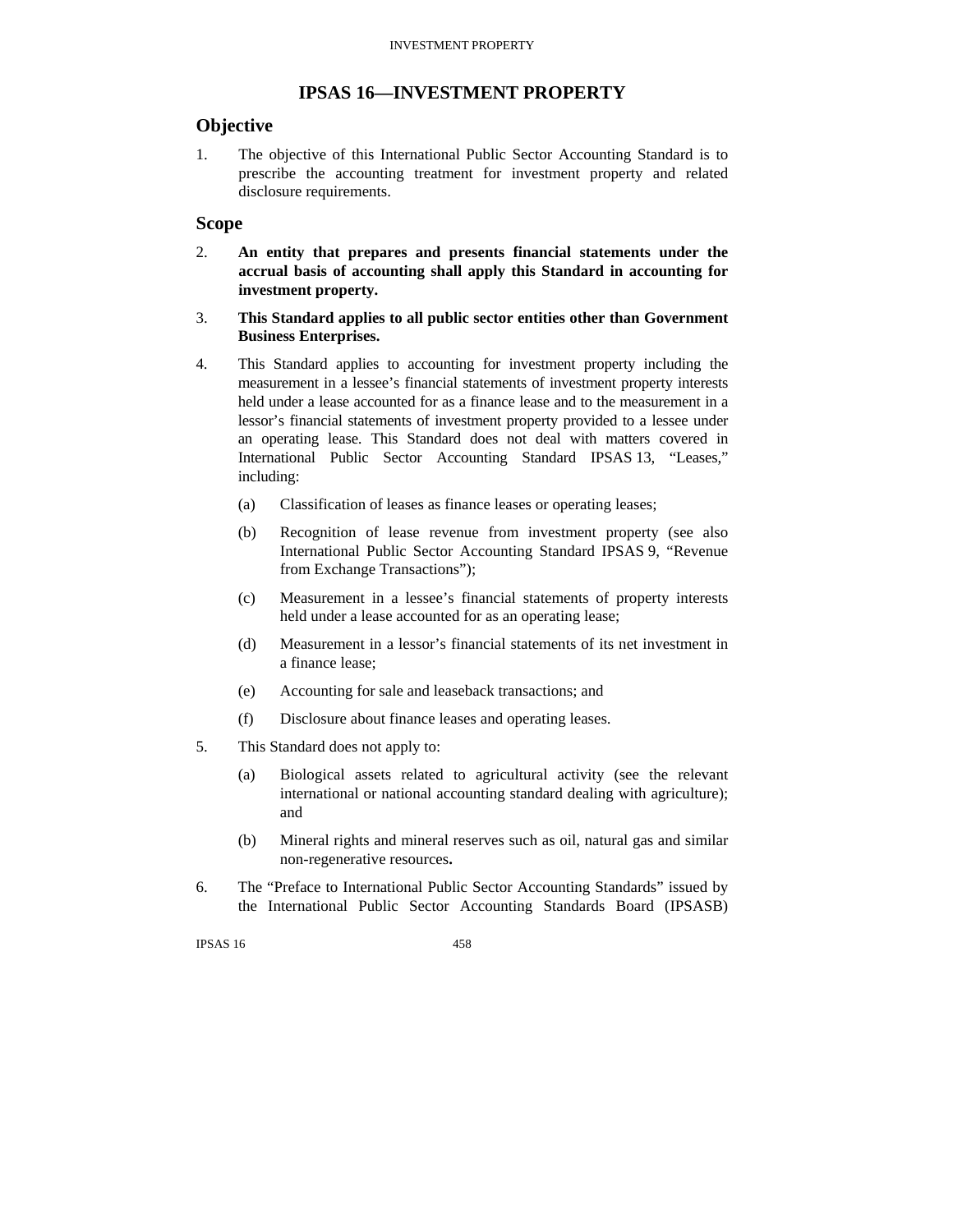explains that Government Business Enterprises (GBEs) apply International Financial Reporting Standards (IFRSs) issued by the International Accounting Standards Board. GBEs are defined in IPSAS 1, "Presentation of Financial Statements."

### **Definitions**

7. **The following terms are used in this Standard with the meanings specified:** 

**Carrying amount is (for the purpose of this Standard) the amount at which an asset is recognized in the statement of financial position.** 

**Cost is the amount of cash or cash equivalents paid or the fair value of other consideration given to acquire an asset at the time of its acquisition or construction.** 

**Exchange transactions are transactions in which one entity receives assets or services, or has liabilities extinguished, and directly gives approximately equal value (primarily in the form of cash, goods, services, or use of assets) to another entity in exchange.** 

**Fair value is the amount for which an asset could be exchanged, or a liability settled, between knowledgeable, willing parties in an arm's length transaction.** 

**Investment property is property (land or a building – or part of a building – or both) held to earn rentals or for capital appreciation or both, rather than for:** 

- **(a) Use in the production or supply of goods or services or for administrative purposes; or**
- **(b) Sale in the ordinary course of operations.**

**Non-exchange transactions are transactions that are not exchange transactions. In a non-exchange transaction, an entity either receives value from another entity without directly giving approximately equal value in exchange, or gives value to another entity without directly receiving approximately equal value in exchange.** 

**Owner-occupied property is property held (by the owner or by the lessee under a finance lease) for use in the production or supply of goods or services or for administrative purposes.** 

**Terms defined in other International Public Sector Accounting Standards are used in this Standard with the same meaning as in those other Standards, and are reproduced in the Glossary of Defined Terms published separately.**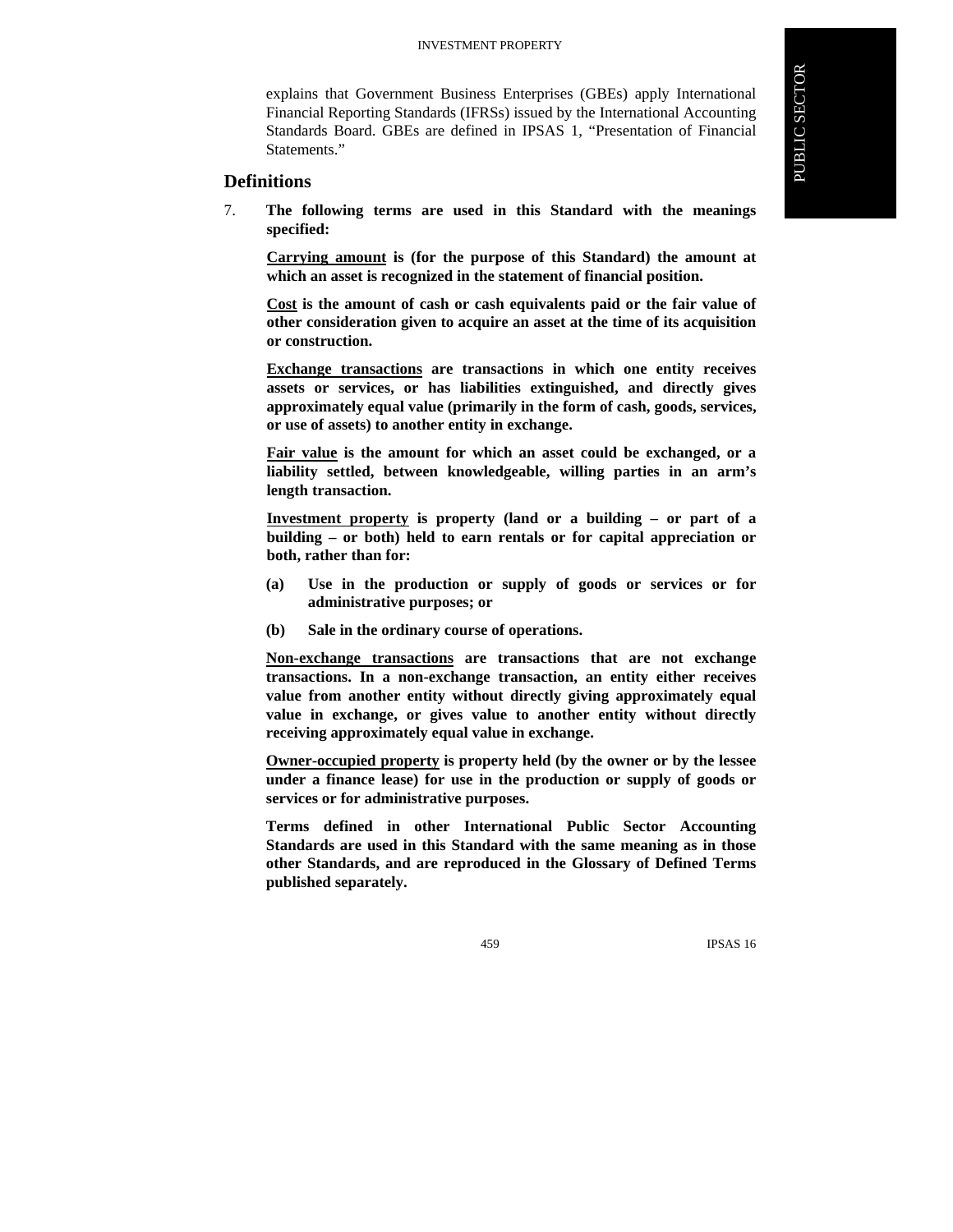**Property Interest held by a Lessee under an Operating Lease** 

8. **A property interest that is held by a lessee under an operating lease may be classified and accounted for as investment property if, and only if, the property would otherwise meet the definition of an investment property and the lessee uses the fair value model set out in paragraphs 42-64 for the asset recognized. This classification alternative is available on a property-by-property basis. However, once this classification alternative is selected for one such property interest held under an operating lease, all property classified as investment property shall be accounted for using the fair value model. When this classification alternative is selected, any interest so classified is included in the disclosures required by paragraphs 85-89.** 

#### **Investment Property**

- 9. There are a number of circumstances in which public sector entities may hold property to earn rental and for capital appreciation. For example, a public sector entity (other than a GBE) may be established to manage a government's property portfolio on a commercial basis. In this case, the property held by the entity, other than property held for resale in the ordinary course of operations, meets the definition of an investment property. Other public sector entities may also hold property for rentals or capital appreciation and use the cash generated to finance their other (service delivery) activities. For example, a university or local government may own a building for the purpose of leasing on a commercial basis to external parties to generate funds, rather than to produce or supply goods and services. This property would also meet the definition of investment property.
- 10. Investment property is held to earn rentals or for capital appreciation or both. Therefore, investment property generates cash flows largely independently of the other assets held by an entity. This distinguishes investment property from other land or buildings controlled by public sector entities, including owneroccupied property. The production or supply of goods or services (or the use of property for administrative purposes) can also generate cash flows. For example, public sector entities may use a building to provide goods and services to recipients in return for full or partial cost recovery. However, the building is held to facilitate the production of goods and services and the cash flows are attributable not only to the building, but also to other assets used in the production or supply process. International Public Sector Accounting Standard IPSAS 17, "Property, Plant and Equipment" applies to owneroccupied property.
- 11. In some public sector jurisdictions, certain administrative arrangements exist such that an entity may control an asset that may be legally owned by another entity. For example, a government department may control and account for certain buildings that are legally owned by the State. In such circumstances,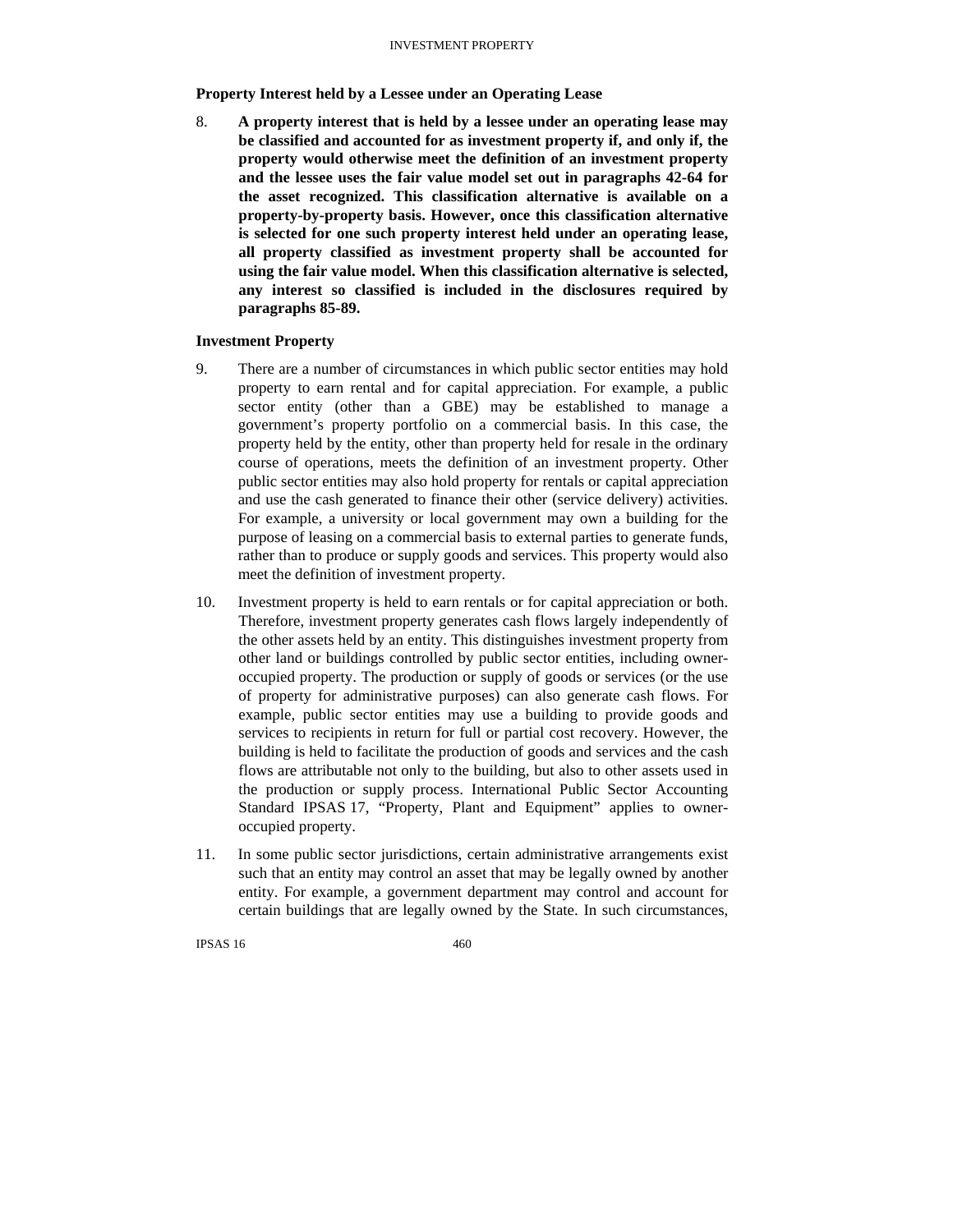references to owner-occupied property means property occupied by the entity that recognizes the property in its financial statements.

- 12. The following are examples of investment property:
	- (a) Land held for long-term capital appreciation rather than for short-term sale in the ordinary course of operations. For example, land held by a hospital for capital appreciation which may be sold at a beneficial time in the future.
	- (b) Land held for a currently undetermined future use. (If an entity has not determined that it will use the land as owner-occupied property, including occupation to provide services such as those provided by national parks to current and future generations, or for short-term sale in the ordinary course of operations, the land is regarded as held for capital appreciation).
	- (c) A building owned by the entity (or held by the entity under a finance lease) and leased out under one or more operating leases on a commercial basis. For example, a university may own a building that it leases on a commercial basis to external parties.
	- (d) A building that is vacant but is held to be leased out under one or more operating leases on a commercial basis to external parties.
- 13. The following are examples of items that are not investment property and are therefore outside the scope of this Standard:
	- (a) Property held for sale in the ordinary course of operations or in the process of construction or development for such sale (IPSAS 12, "Inventories"). For example, a municipal government may routinely supplement rate income by buying and selling property, in which case property held exclusively with a view to subsequent disposal in the near future or for development for resale is classified as inventory. A housing department may routinely sell part of its housing stock in the ordinary course of its operations as a result of changing demographics, in which case any housing stock held for sale is classified as inventory.
	- (b) Property being constructed or developed on behalf of third parties. For example, a property and service department may enter into construction contracts with entities external to its government (see IPSAS 11 "Construction Contracts").
	- (c) Owner-occupied property (see IPSAS 17), including (among other things) property held for future use as owner-occupied property, property held for future development and subsequent use as owneroccupied property, property occupied by employees such as housing for military personnel (whether or not the employees pay rent at market rates) and owner-occupied property awaiting disposal.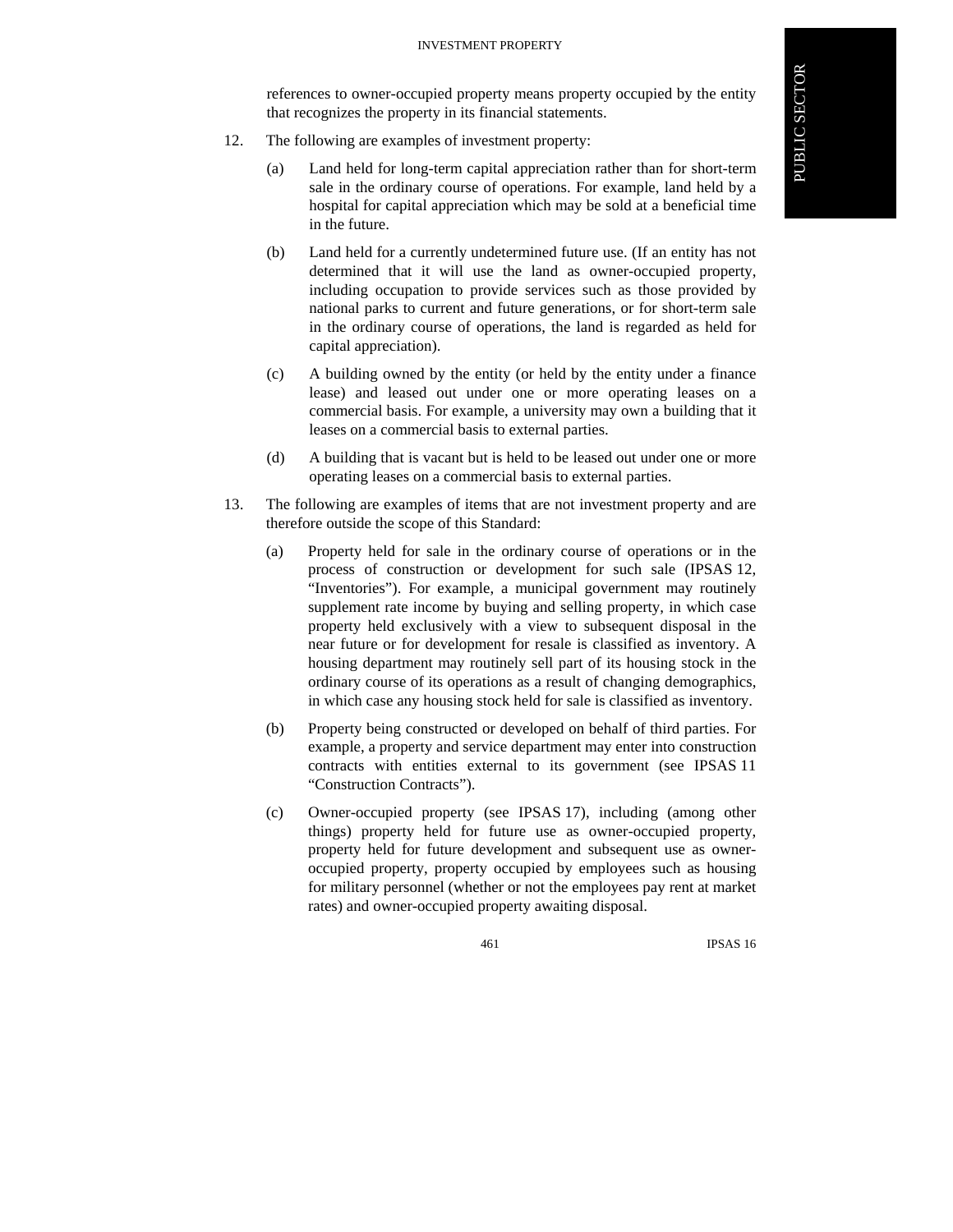- (d) Property that is being constructed or developed for future use as investment property. IPSAS 17 applies to such property until construction or development is complete, at which time the property becomes investment property and this Standard applies. However, this Standard applies to existing investment property that is being redeveloped for continued future use as investment property (see paragraph 68).
- (e) Property that is leased to another entity under a finance lease.
- (f) Property held to provide a social service and which also generates cash inflows. For example, a housing department may hold a large housing stock used to provide housing to low income families at below market rental. In this situation, the property is held to provide housing services rather than for rentals or capital appreciation and rental revenue generated is incidental to the purposes for which the property is held. Such property is not considered an "investment property" and would be accounted for in accordance with IPSAS 17.
- (g) Property held for strategic purposes which would be accounted for in accordance with IPSAS 17.
- 14. In many jurisdictions, public sector entities will hold property to meet service delivery objectives rather than to earn rental or for capital appreciation. In such situations the property will not meet the definition of investment property. However, where a public sector entity does hold property to earn rental or for capital appreciation, this Standard is applicable. In some cases, public sector entities hold some property that comprises a portion that is held to earn rentals or for capital appreciation rather than to provide services and another portion that is held for use in the production or supply of goods or services or for administrative purposes. For example, a hospital or a university may own a building, part of which is used for administrative purposes, and part of which is leased out as apartments on a commercial basis. If these portions could be sold separately (or leased out separately under a finance lease), an entity accounts for the portions separately. If the portions could not be sold separately, the property is investment property only if an insignificant portion is held for use in the production or supply of goods or services or for administrative purposes.
- 15. In some cases, an entity provides ancillary services to the occupants of a property it holds. An entity treats such a property as investment property if the services are insignificant to the arrangement as a whole. An example is when a government agency owns an office building which is held exclusively for rental purposes and rented on a commercial basis and also provides security and maintenance services to the lessees who occupy the building.
- 16. In other cases, the services provided are significant. For example, a government may own a hotel or hostel that it manages through its general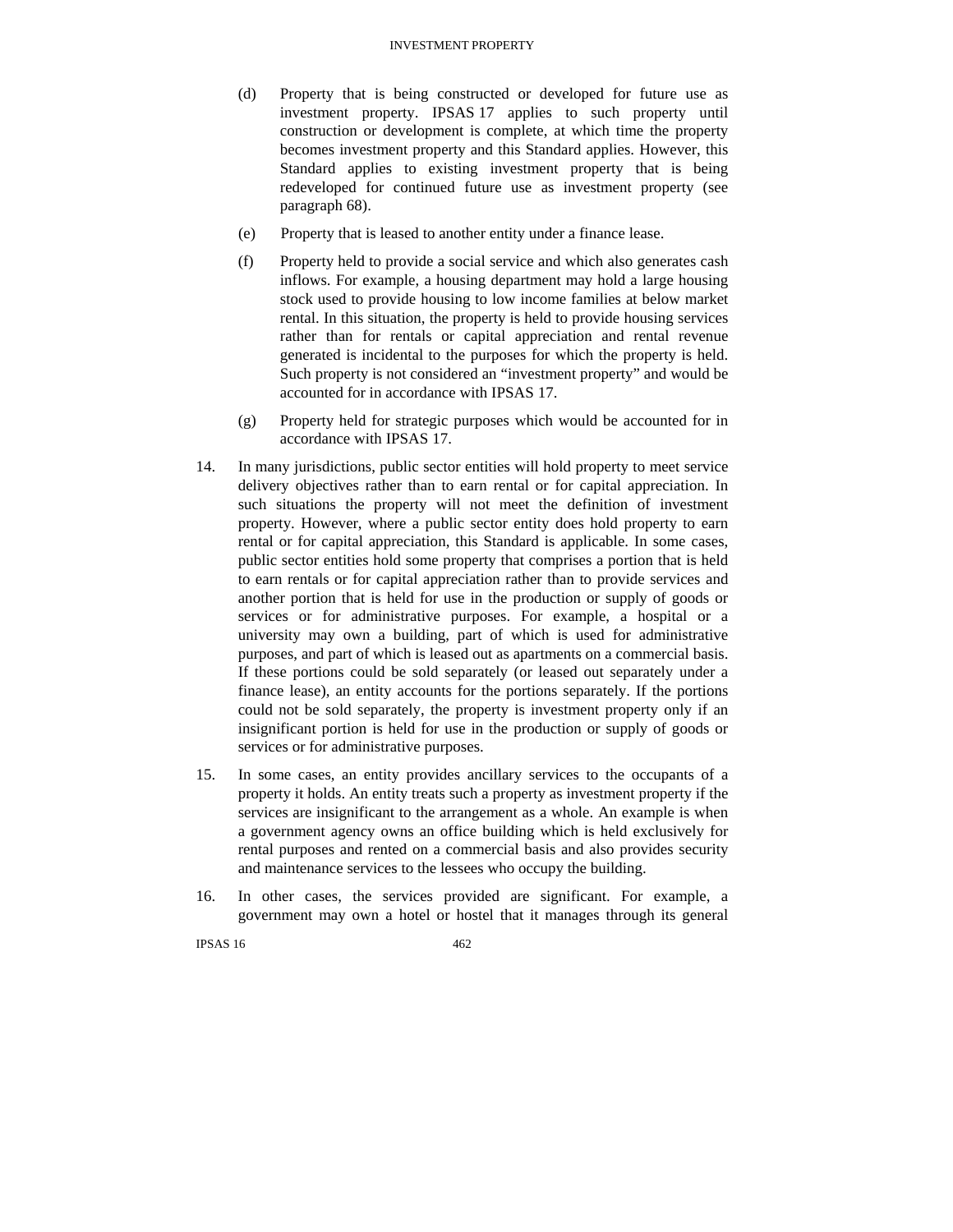property management agency. The services provided to guests are significant to the arrangement as a whole. Therefore, an owner-managed hotel or hostel is owner-occupied property, rather than investment property.

- 17. It may be difficult to determine whether ancillary services are so significant that a property does not qualify as investment property. For example, a government or government agency which is the owner of a hotel may transfer some responsibilities to third parties under a management contract. The terms of such management contracts vary widely. At one end of the spectrum, the government's or government agency's position may, in substance, be that of a passive investor. At the other end of the spectrum, the government or government agency may simply have outsourced day-to-day functions while retaining significant exposure to variation in the cash flows generated by the operations of the hotel.
- 18. Judgment is needed to determine whether a property qualifies as investment property. An entity develops criteria so that it can exercise that judgment consistently in accordance with the definition of investment property and with the related guidance in paragraphs 9 to 17. Paragraph 86(c) requires an entity to disclose these criteria when classification is difficult.
- 19. In some cases, an entity owns property that is leased to, and occupied by, its controlling entity or another controlled entity. The property does not qualify as investment property in consolidated financial statements, because the property is owner-occupied from the perspective of the economic entity. However, from the perspective of the entity that owns it, the property is investment property if it meets the definition in paragraph 7. Therefore, the lessor treats the property as investment property in its individual financial statements. This situation may arise where a government establishes a property management entity to manage government office buildings. The buildings are then leased out to other government entities on a commercial basis. In the financial statements of the property management entity, the property would be accounted for as investment property. However, in the consolidated financial statements of the government the property would be accounted for as property, plant and equipment in accordance with IPSAS 17.

### **Recognition**

- 20. **Investment property shall be recognized as an asset when, and only when:** 
	- (a) **It is probable that the future economic benefits or service potential that are associated with the investment property will flow to the entity; and**
	- (b) **The cost or fair value of the investment property can be measured reliably.**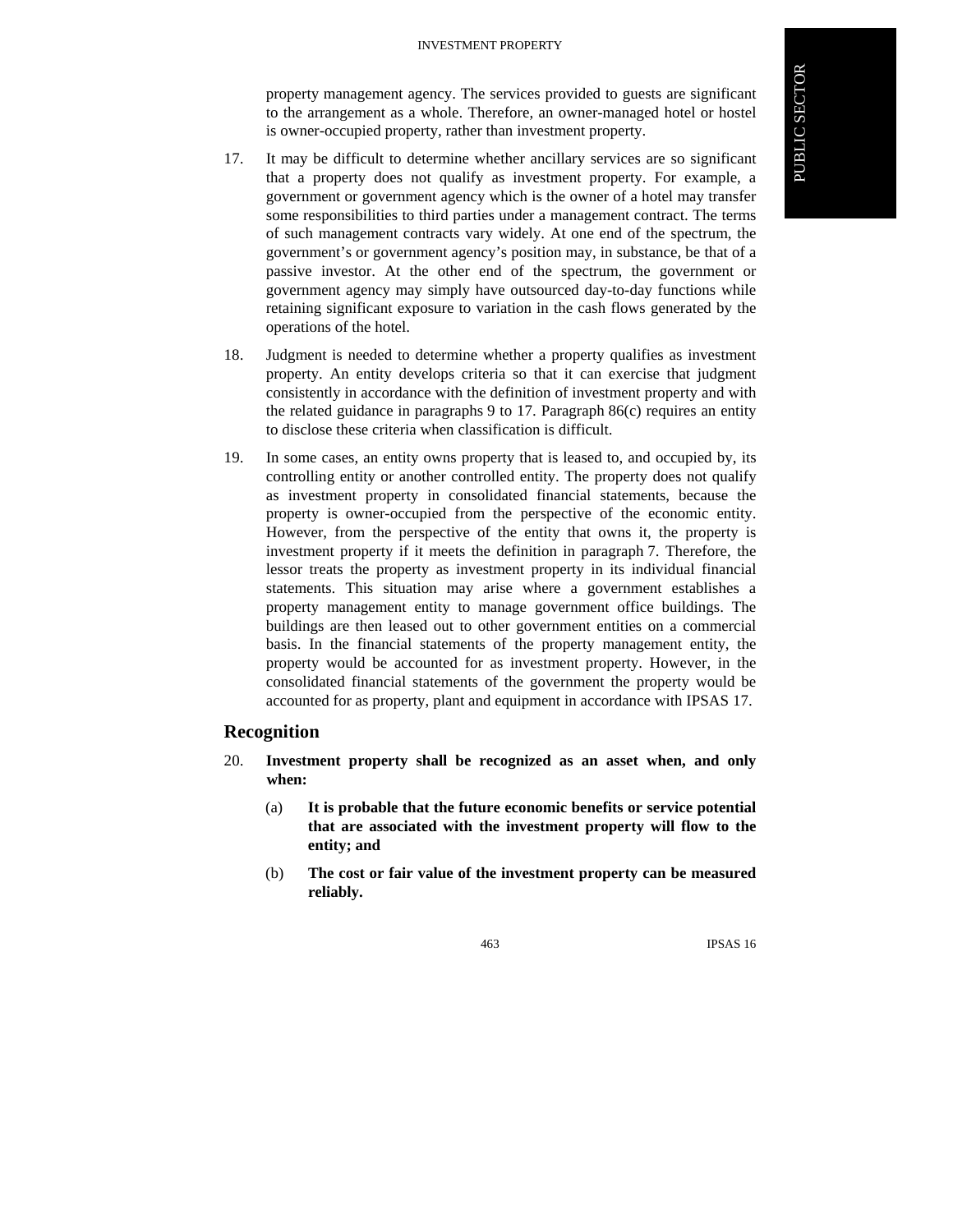#### INVESTMENT PROPERTY

- 21. In determining whether an item satisfies the first criterion for recognition, an entity needs to assess the degree of certainty attaching to the flow of future economic benefits or service potential on the basis of the available evidence at the time of initial recognition. Existence of sufficient certainty that the future economic benefits or service potential will flow to the entity necessitates an assurance that the entity will receive the rewards attaching to the asset and will undertake the associated risks. This assurance is usually only available when the risks and rewards have passed to the entity. Before this occurs, the transaction to acquire the asset can usually be cancelled without significant penalty and, therefore, the asset is not recognized.
- 22. The second criterion for recognition is usually readily satisfied because the exchange transaction evidencing the purchase of the asset identifies its cost. As specified in paragraph 27 of this Standard, under certain circumstances an investment property may be acquired at no cost or for a nominal cost. In such cases, cost is the investment property's fair value as at the date of acquisition.
- 23. An entity evaluates under this recognition principle all its investment property costs at the time they are incurred. These costs include costs incurred initially to acquire an investment property and costs incurred subsequently to add to, replace part of, or service a property.
- 24. Under the recognition principle in paragraph 20, an entity does not recognize in the carrying amount of an investment property the costs of the day-to-day servicing of such a property. Rather, these costs are recognized in surplus or deficit as incurred. Costs of day-to-day servicing are primarily the costs of labor and consumables, and may include the cost of minor parts. The purpose of these expenditures is often described as for the repairs and maintenance of the property.
- 25. Parts of investment property may have been acquired through replacement. For example, the interior walls may be replacements of original walls. Under the recognition principle, an entity recognizes in the carrying amount of an investment property the cost of replacing part of an existing investment property at the time that cost is incurred if the recognition criteria are met. The carrying amount of those parts that are replaced is derecognized in accordance with the derecognition provisions of this Standard.

#### **Measurement at Recognition**

- 26. **Investment property shall be measured initially at its cost (transaction costs shall be included in this initial measurement).**
- 27. **Where an investment property is acquired through a non-exchange transaction, its cost shall be measured at its fair value as at the date of acquisition.**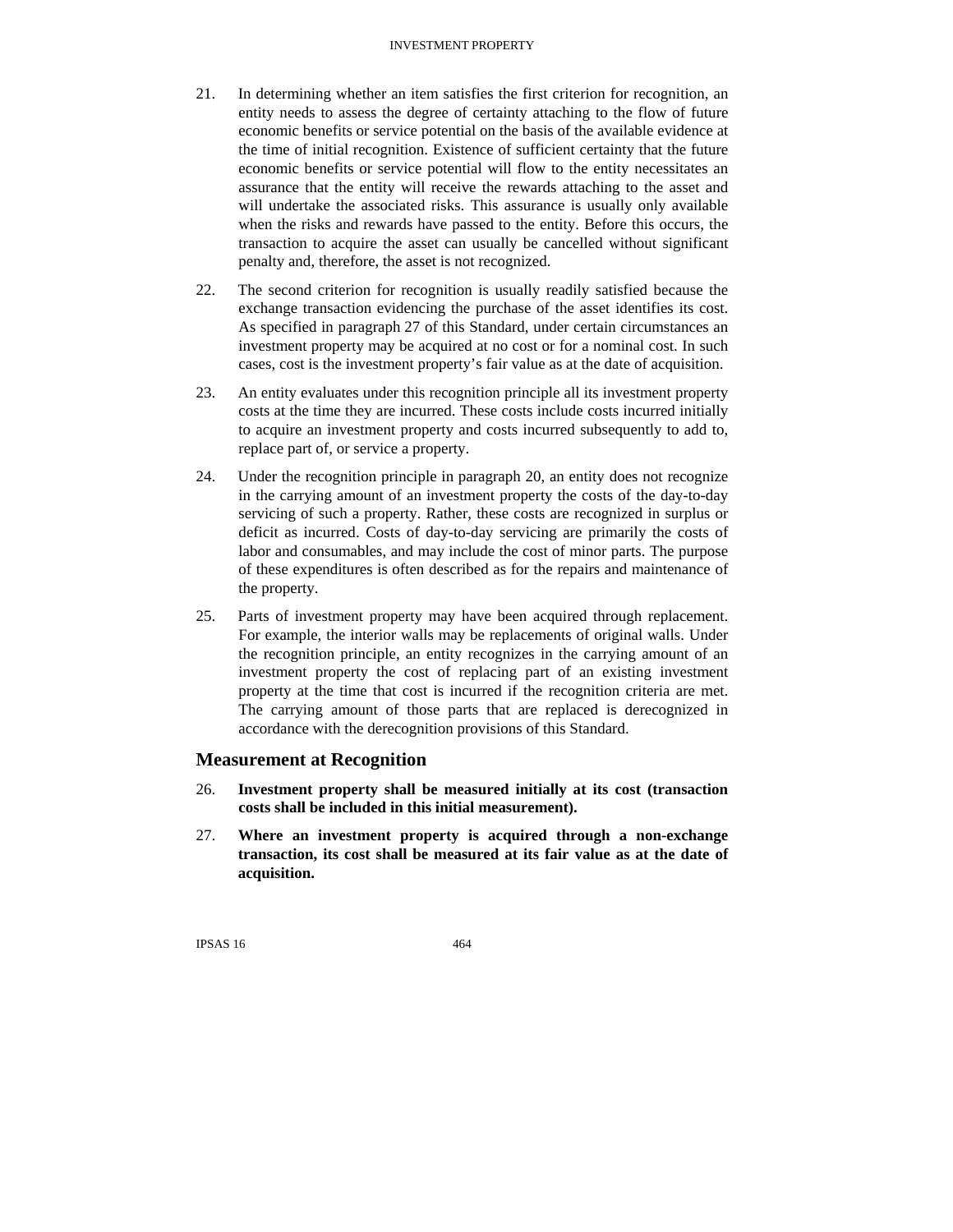- 28. The cost of a purchased investment property comprises its purchase price and any directly attributable expenditure. Directly attributable expenditure includes, for example, professional fees for legal services, property transfer taxes and other transaction costs.
- 29. The cost of a self-constructed investment property is its cost at the date when the construction or development is complete. Until that date, an entity applies IPSAS 17. At that date, the property becomes investment property and this Standard applies (see paragraphs 66(e) and 76).
- 30. The cost of investment property is not increased by:
	- (a) Start-up costs (unless they are necessary to bring the property to the condition necessary for it to be capable of operating in the manner intended by management);
	- (b) Operating losses incurred before the investment property achieves the planned level of occupancy; or
	- (c) Abnormal amounts of wasted material, labor or other resources incurred in constructing or developing the property.
- 31. If payment for investment property is deferred, its cost is the cash price equivalent. The difference between this amount and the total payments is recognized as interest expense over the period of credit.
- 32. An investment property may be acquired through a non-exchange transaction. For example, a national government may transfer at no charge a surplus office building to a local government entity, which then lets it out at market rent. An investment property may also be acquired though a non-exchange transaction by the exercise of powers of sequestration. In these circumstances, the cost of the property is its fair value as at the date it is acquired.
- 33. Where an entity initially recognizes its investment property at fair value in accordance with paragraph 27, the fair value is the cost of the property. The entity shall decide, subsequent to initial recognition, to adopt either the fair value model (paragraphs 42 to 64) or the cost model (paragraph 65).
- 34. **The initial cost of a property interest held under a lease and classified as an investment property shall be as prescribed for a finance lease by paragraph 28 of IPSAS 13, i.e., the asset shall be recognized at the lower of the fair value of the property and the present value of the minimum lease payments. An equivalent amount shall be recognized as a liability in accordance with that same paragraph.**
- 35. Any premium paid for a lease is treated as part of the minimum lease payments for this purpose, and is therefore included in the cost of the asset, but is excluded from the liability. If a property interest held under a lease is classified as investment property, the item accounted for at fair value is that interest and not the underlying property. Guidance on determining the fair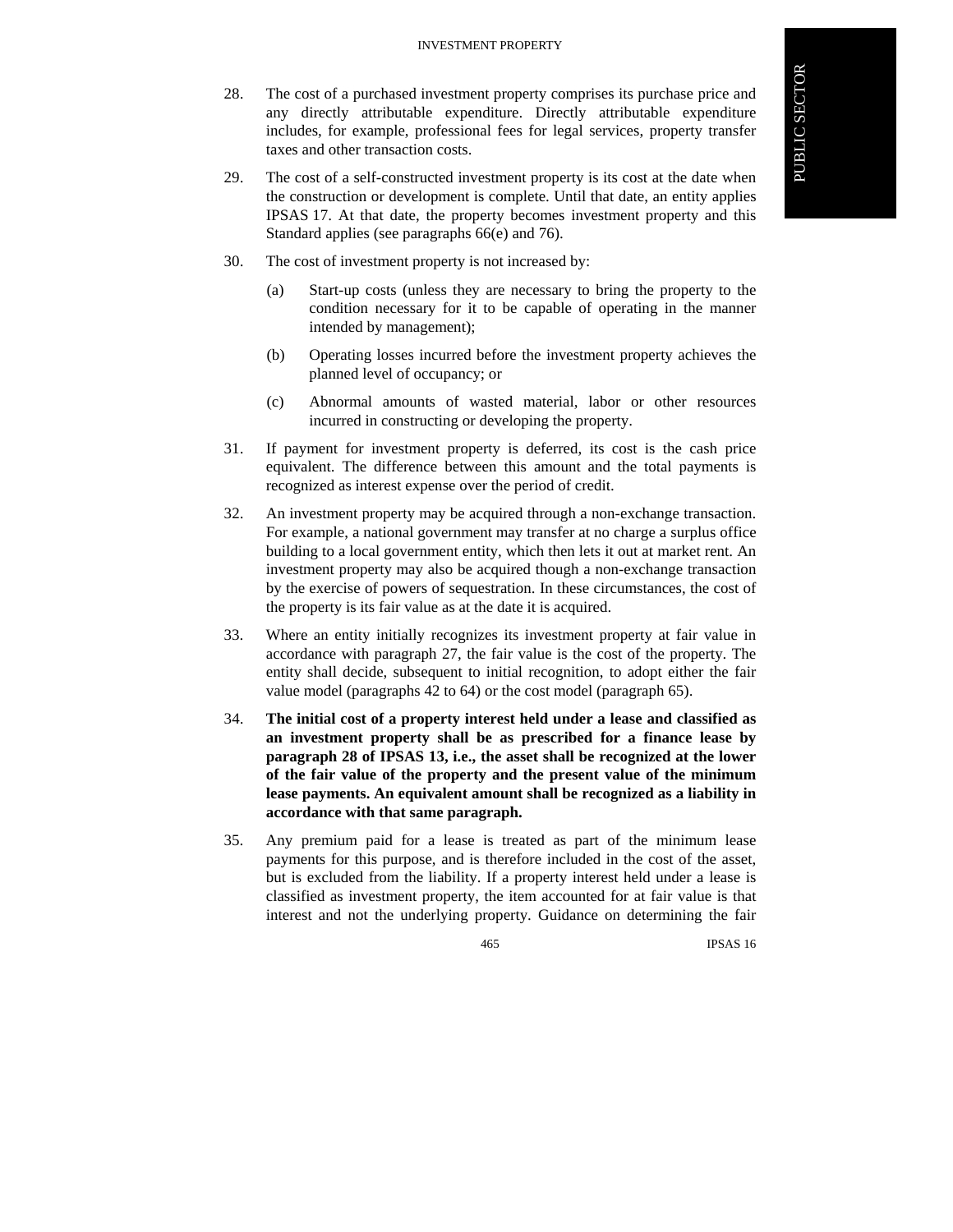#### INVESTMENT PROPERTY

value of a property interest is set out for the fair value model in paragraphs 42-61. That guidance is also relevant to the determination of fair value when that value is used as cost for initial recognition purposes.

- 36. One or more investment properties may be acquired in exchange for a nonmonetary asset or assets, or a combination of monetary and non-monetary assets. The following discussion refers to an exchange of one non-monetary asset for another, but it also applies to all exchanges described in the preceding sentence. The cost of such an investment property is measured at fair value unless (a) the exchange transaction lacks commercial substance or (b) the fair value of neither the asset received nor the asset given up is reliably measurable. The acquired asset is measured in this way even if an entity cannot immediately derecognize the asset given up. If the acquired asset is not measured at fair value, its cost is measured at the carrying amount of the asset given up.
- 37. An entity determines whether an exchange transaction has commercial substance by considering the extent to which its future cash flows or service potential is expected to change as a result of the transaction. An exchange transaction has commercial substance if:
	- (a) The configuration (risk, timing and amount) of the cash flows or service potential of the asset received differs from the configuration of the cash flows or service potential of the asset transferred; or
	- (b) The entity-specific value of the portion of the entity's operations affected by the transaction changes as a result of the exchange; and
	- (c) The difference in (a) or (b) is significant relative to the fair value of the assets exchanged.

For the purpose of determining whether an exchange transaction has commercial substance, the entity-specific value of the portion of the entity's operations affected by the transaction shall reflect post-tax cash flows, if tax applies. The result of these analyses may be clear without an entity having to perform detailed calculations.

38. The fair value of an asset for which comparable market transactions do not exist is reliably measurable if (a) the variability in the range of reasonable fair value estimates is not significant for that asset or (b) the probabilities of the various estimates within the range can be reasonably assessed and used in estimating fair value. If the entity is able to determine reliably the fair value of either the asset received or the asset given up, then the fair value of the asset given up is used to measure cost unless the fair value of the asset received is more clearly evident.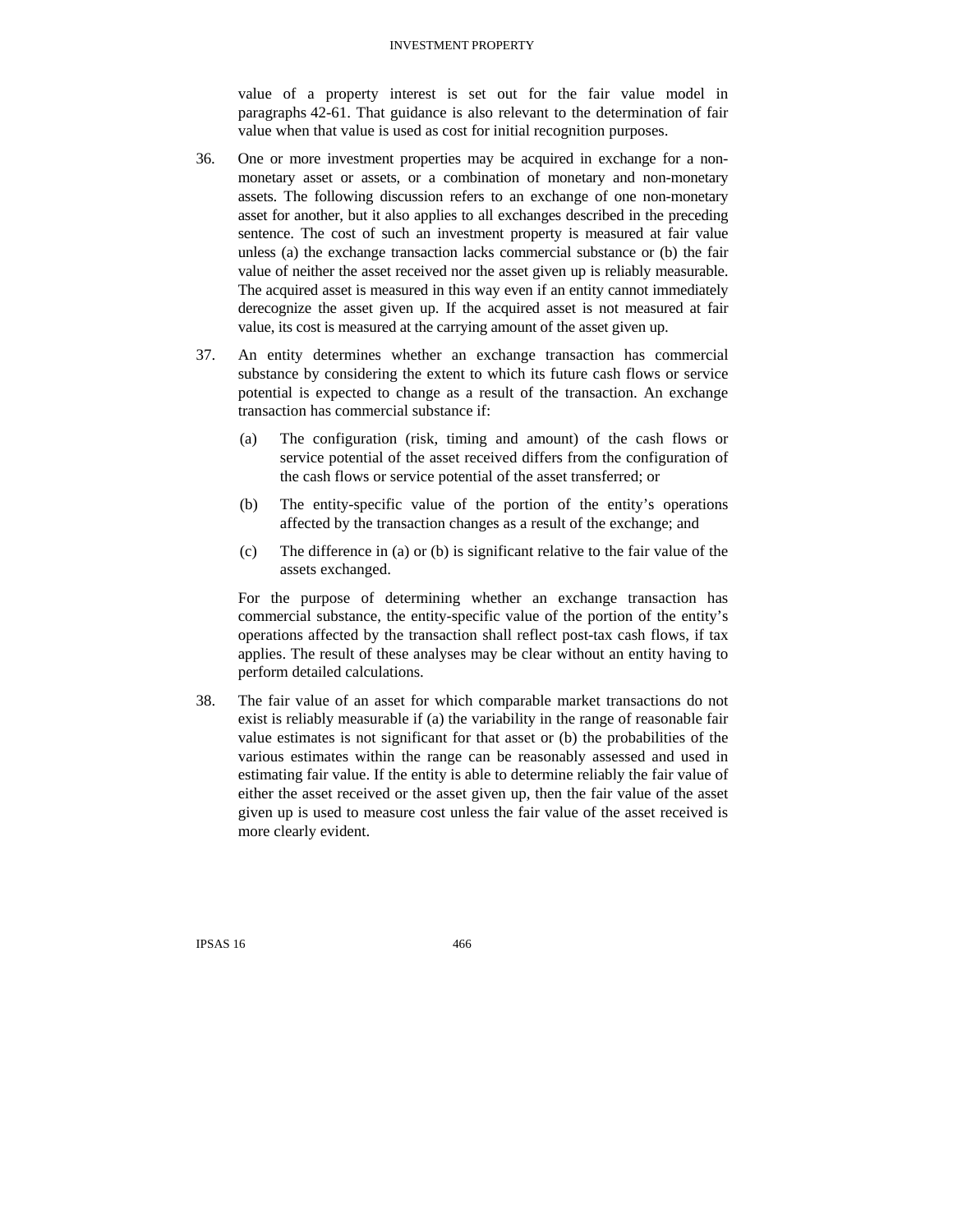### **Measurement After Recognition**

#### **Accounting Policy**

- 39. **With the exception noted in paragraph 43, an entity shall choose as its accounting policy either the fair value model in paragraphs 42-64 or the cost model in paragraph 65 and shall apply that policy to all of its investment property.**
- 40. IPSAS 3, "Accounting Policies, Changes in Accounting Estimates and Errors" states that a voluntary change in accounting policy shall be made only if the change will result in a more appropriate presentation of transactions, other events or conditions in the entity's financial statements. It is highly unlikely that a change from the fair value model to the cost model will result in a more appropriate presentation.
- 41. This Standard requires all entities to determine the fair value of investment property, for the purpose of either measurement (if the entity uses the fair value model) or disclosure (if it uses the cost model). An entity is encouraged, but not required, to determine the fair value of investment property on the basis of a valuation by an independent valuer who holds a recognized and relevant professional qualification and has recent experience in the location and category of the investment property being valued.

#### **Fair Value Model**

- 42**. After initial recognition, an entity that chooses the fair value model shall measure all of its investment property at fair value, except in the cases described in paragraph 62.**
- 43. **When a property interest held by a lessee under an operating lease is classified as an investment property under paragraph 8, paragraph 39 is not elective; the fair value model shall be applied.**
- 44. **A gain or loss arising from a change in the fair value of investment property shall be recognized in surplus or deficit for the period in which it arises.**
- 45. The fair value of investment property is the price at which the property could be exchanged between knowledgeable, willing parties in an arm's length transaction (see paragraph 7). Fair value specifically excludes an estimated price inflated or deflated by special terms or circumstances such as atypical financing, sale and leaseback arrangements, special considerations or concessions granted by anyone associated with the sale.
- 46. An entity determines fair value without any deduction for transaction costs it may incur on sale or other disposal.
- 47. **The fair value of investment property shall reflect market conditions at the reporting date.**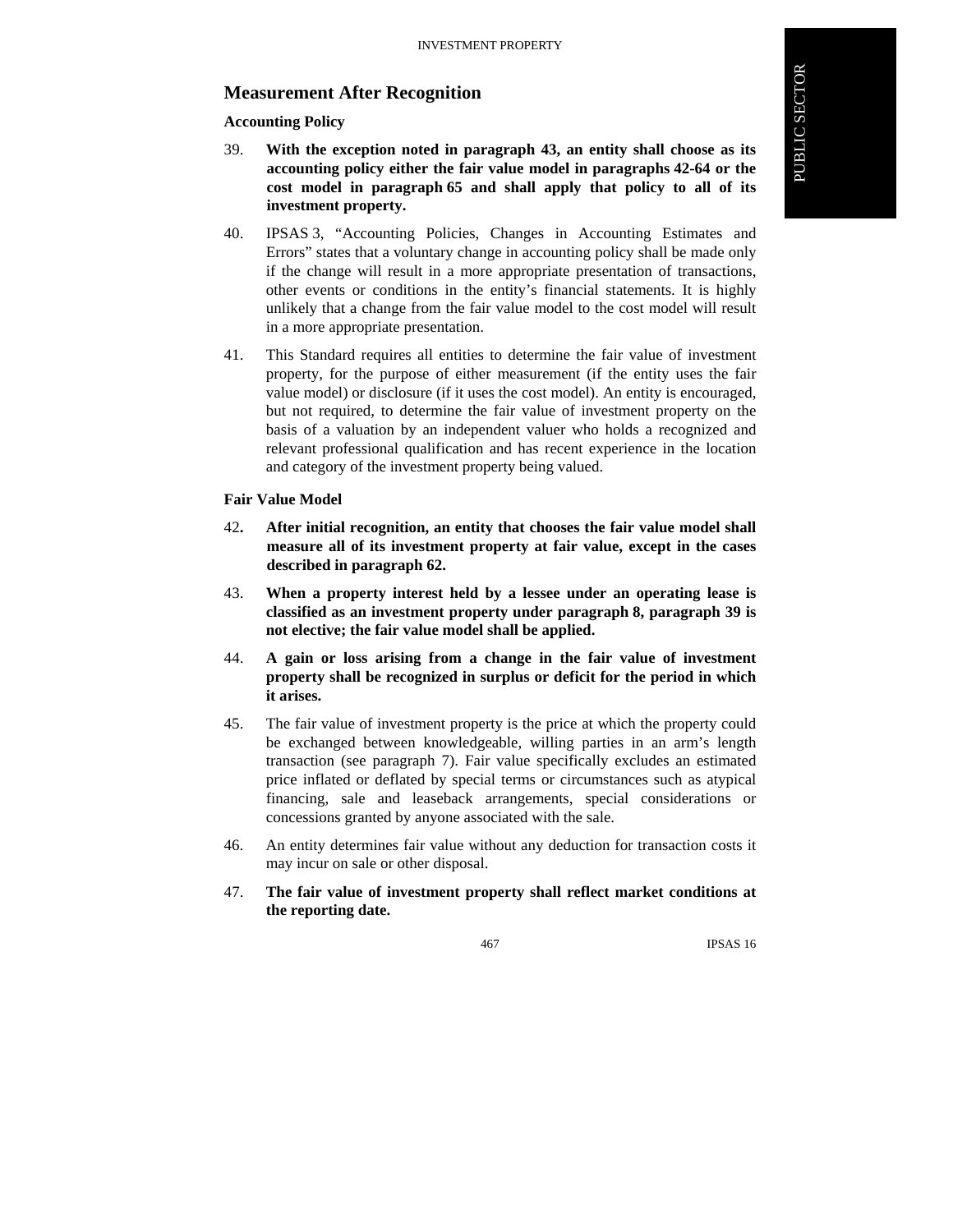- 48. Fair value is time-specific as of a given date. Because market conditions may change, the amount reported as fair value may be incorrect or inappropriate if estimated as of another time. The definition of fair value also assumes simultaneous exchange and completion of the contract for sale without any variation in price that might be made in an arm's length transaction between knowledgeable, willing parties if exchange and completion are not simultaneous.
- 49. The fair value of investment property reflects, among other things, rental revenue from current leases and reasonable and supportable assumptions that represent what knowledgeable, willing parties would assume about rental revenue from future leases in the light of current conditions. It also reflects, on a similar basis, any cash outflows (including rental payments and other outflows) that could be expected in respect of the property. Some of those outflows are reflected in the liability whereas others relate to outflows that are not recognized in the financial statements until a later date (e.g., periodic payments such as contingent rents).
- 50. Paragraph 34 specifies the basis for initial recognition of the cost of an interest in a leased property. Paragraph 42 requires the interest in the leased property to be remeasured, if necessary, to fair value. In a lease negotiated at market rates, the fair value of an interest in a leased property at acquisition, net of all expected lease payments (including those relating to recognized liabilities), should be zero. This fair value does not change regardless of whether, for accounting purposes, a leased asset and liability are recognized at fair value or at the present value of minimum lease payments, in accordance with paragraph 28 of IPSAS 13. Thus, remeasuring a leased asset from cost in accordance with paragraph 34 to fair value in accordance with paragraph 42 should not give rise to any initial gain or loss, unless fair value is measured at different times. This could occur when an election to apply the fair value model is made after initial recognition.
- 51. The definition of fair value refers to "knowledgeable, willing parties." In this context, "knowledgeable" means that both the willing buyer and the willing seller are reasonably informed about the nature and characteristics of the investment property, its actual and potential uses, and market conditions at the reporting date. A willing buyer is motivated, but not compelled, to buy. This buyer is neither over-eager nor determined to buy at any price. The assumed buyer would not pay a higher price than a market comprising knowledgeable, willing buyers and sellers would require.
- 52. A willing seller is neither an over-eager nor a forced seller, prepared to sell at any price, nor one prepared to hold out for a price not considered reasonable in current market conditions. The willing seller is motivated to sell the investment property at market terms for the best price obtainable. The factual circumstances of the actual investment property owner are not a part of this consideration because the willing seller is a hypothetical owner (e.g., a willing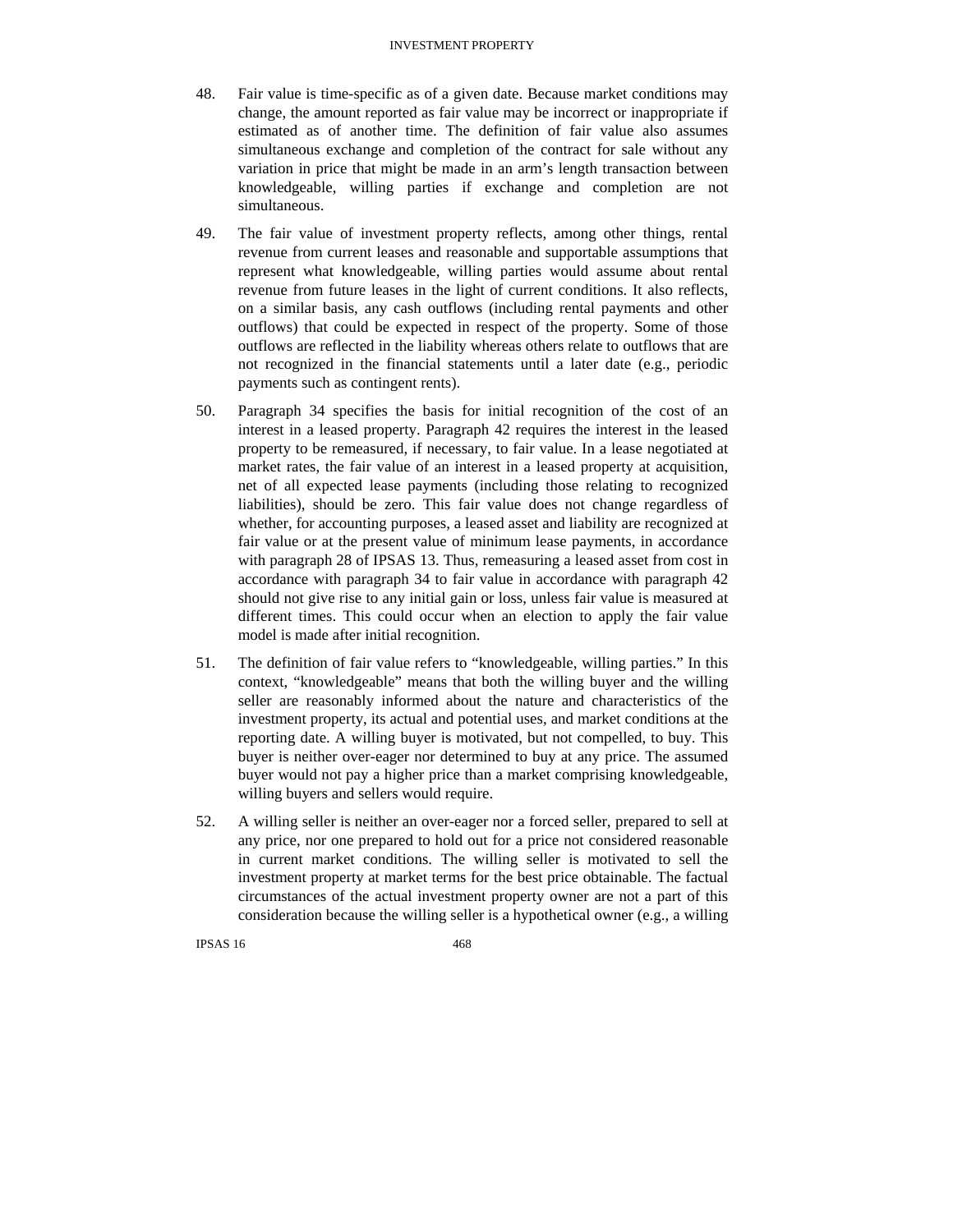seller would not take into account the particular tax circumstances of the actual investment property owner).

- 53. The definition of fair value refers to an arm's length transaction. An arm's length transaction is one between parties that do not have a particular or special relationship that makes prices of transactions uncharacteristic of market conditions. The transaction is presumed to be between unrelated parties, each acting independently.
- 54. The best evidence of fair value is given by current prices in an active market for similar property in the same location and condition and subject to similar lease and other contracts. An entity takes care to identify any differences in the nature, location or condition of the property, or in the contractual terms of the leases and other contracts relating to the property.
- 55. In the absence of current prices in an active market of the kind described in paragraph 54, an entity considers information from a variety of sources, including:
	- (a) Current prices in an active market for properties of different nature, condition or location (or subject to different lease or other contracts), adjusted to reflect those differences;
	- (b) Recent prices of similar properties on less active markets, with adjustments to reflect any changes in economic conditions since the date of the transactions that occurred at those prices; and
	- (c) Discounted cash flow projections based on reliable estimates of future cash flows, supported by the terms of any existing lease and other contracts and (when possible) by external evidence such as current market rents for similar properties in the same location and condition, and using discount rates that reflect current market assessments of the uncertainty in the amount and timing of the cash flows.
- 56. In some cases, the various sources listed in the previous paragraph may suggest different conclusions about the fair value of an investment property. An entity considers the reasons for those differences, in order to arrive at the most reliable estimate of fair value within a range of reasonable fair value estimates.
- 57. In exceptional cases, there is clear evidence when an entity first acquires an investment property (or when an existing property first becomes an investment property following the completion of construction or development, or after a change in use) that the variability in the range of reasonable fair value estimates will be so great, and the probabilities of the various outcomes so difficult to assess, that the usefulness of a single estimate of fair value is negated. This may indicate that the fair value of the property will not be reliably determinable on a continuing basis (see paragraph 62).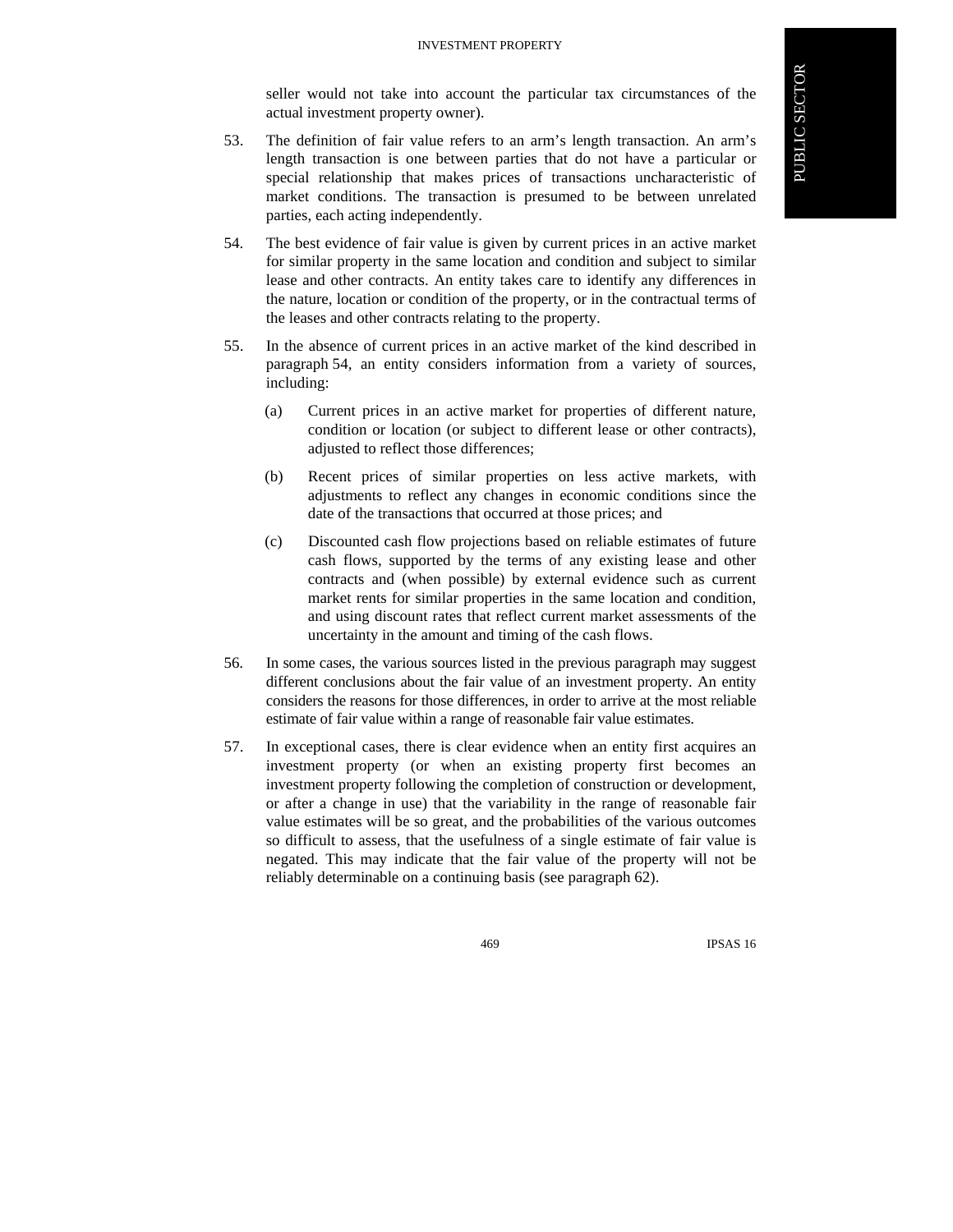- 58. Fair value differs from value in use, as defined in IPSAS 21, "Impairment of Non-Cash-Generating Assets" and International Accounting Standard IAS 36, "Impairment of Assets."<sup>1</sup> Fair value reflects the knowledge and estimates of knowledgeable, willing buyers and sellers. In contrast, value in use reflects the entity's estimates, including the effects of factors that may be specific to the entity and not applicable to entities in general. For example, fair value does not reflect any of the following factors to the extent that they would not be generally available to knowledgeable, willing buyers and sellers:
	- (a) Additional value derived from the creation of a portfolio of properties in different locations;
	- (b) Synergies between investment property and other assets;
	- (c) Legal rights or legal restrictions that are specific only to the current owner; and
	- (d) Tax benefits or tax burdens that are specific to the current owner.
- 59. In determining the fair value of investment property, an entity does not double-count assets or liabilities that are recognized as separate assets or liabilities. For example:
	- (a) Equipment such as elevators or air-conditioning is often an integral part of a building and is generally included in the fair value of the investment property, rather than recognized separately as property, plant and equipment.
	- (b) If an office is leased on a furnished basis, the fair value of the office generally includes the fair value of the furniture, because the rental revenue relates to the furnished office. When furniture is included in the fair value of investment property, an entity does not recognize that furniture as a separate asset.
	- (c) The fair value of investment property excludes prepaid or accrued operating lease revenue, because the entity recognizes it as a separate liability or asset.
	- (d) The fair value of investment property held under a lease reflects expected cash flows (including contingent rent that is expected to become payable). Accordingly, if a valuation obtained for a property is net of all payments expected to be made, it will be necessary to add back any recognized lease liability, to arrive at the fair value of the investment property for accounting purposes.

 $\mathbf{1}$ 1 IPSAS 21 defines value in use of a non-cash-generating asset as "the present value of the asset's remaining service potential." IAS 36, "Impairment of Assets," defines value in use as "the present value of the future cash flows expected to be derived from an asset or cash-generating unit." The IPSASB is currently developing a Standard on impairment of cash-generating assets based on IAS 36.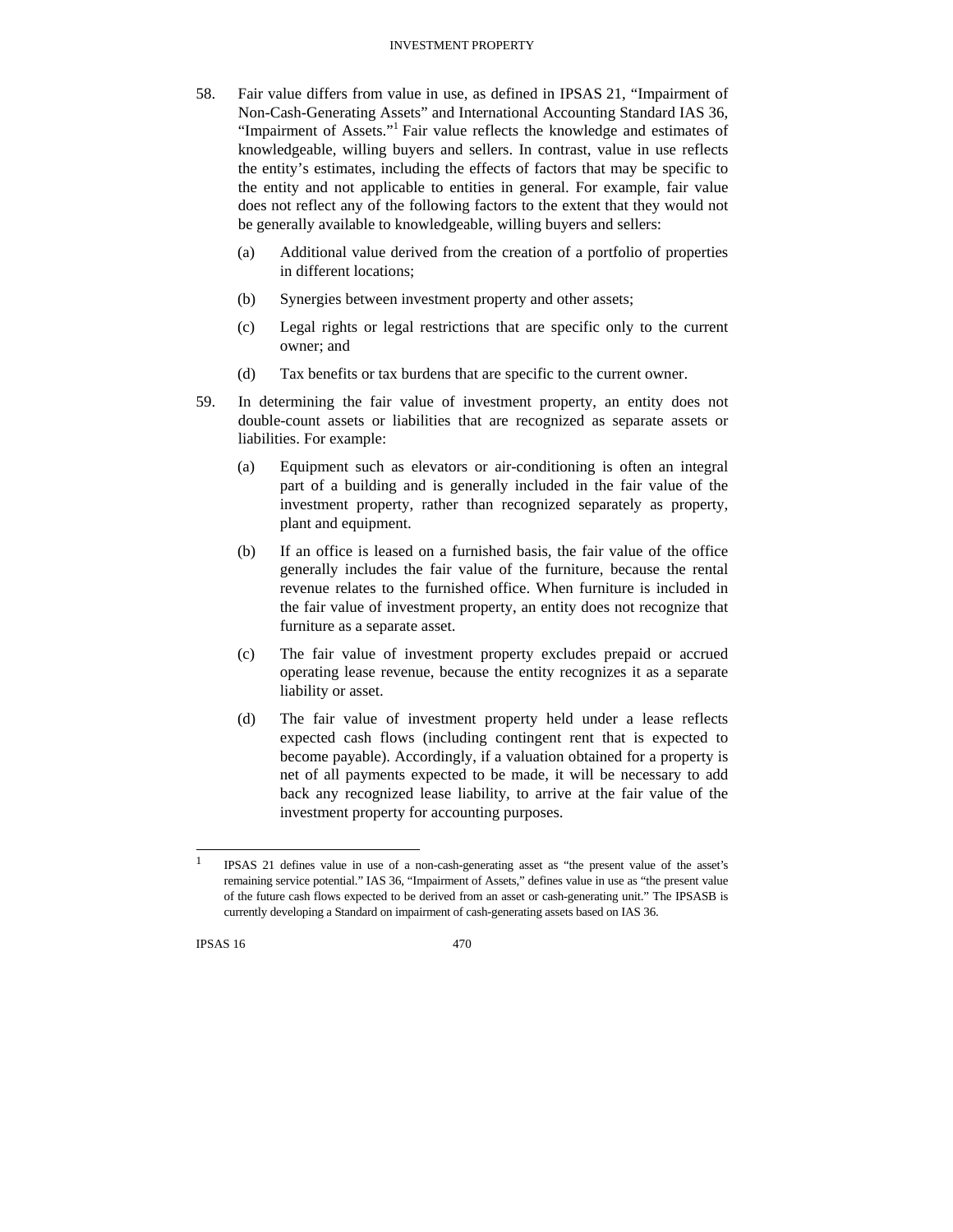- 60. The fair value of investment property does not reflect future capital expenditure that will improve or enhance the property and does not reflect the related future benefits from this future expenditure.
- 61. In some cases, an entity expects that the present value of its payments relating to an investment property (other than payments relating to recognized liabilities) will exceed the present value of the related cash receipts. An entity applies IPSAS 19, "Provisions, Contingent Liabilities and Contingent Assets" to determine whether to recognize a liability and, if so, how to measure it.

#### **Inability to Determine Fair Value Reliably**

- 62. **There is a rebuttable presumption that an entity can reliably determine the fair value of an investment property on a continuing basis. However, in exceptional cases, there is clear evidence when an entity first acquires an investment property (or when an existing property first becomes investment property following the completion of construction or development, or after a change in use) that the fair value of the investment property is not reliably determinable on a continuing basis. This arises when, and only when, comparable market transactions are infrequent and alternative reliable estimates of fair value (for example, based on discounted cash flow projections) are not available. In such cases, an entity shall measure that investment property using the cost model in IPSAS 17, "Property, Plant and Equipment." The residual value of the investment property shall be assumed to be zero. The entity shall apply IPSAS 17 until disposal of the investment property.**
- 63. In the exceptional cases when an entity is compelled, for the reason given in the previous paragraph, to measure an investment property using the cost model in accordance with IPSAS 17, it measures all its other investment property at fair value. In these cases, although an entity may use the cost model for one investment property, the entity shall continue to account for each of the remaining properties using the fair value model.
- 64. **If an entity has previously measured an investment property at fair value, it shall continue to measure the property at fair value until disposal (or until the property becomes owner-occupied property or the entity begins to develop the property for subsequent sale in the ordinary course of operations) even if comparable market transactions become less frequent or market prices become less readily available.**

#### **Cost Model**

65. **After initial recognition, an entity that chooses the cost model shall measure all of its investment property in accordance with IPSAS 17's requirements for that model, i.e., at cost less any accumulated depreciation and any accumulated impairment losses.** 

PUBLIC SECTOR

PUBLIC SECTOR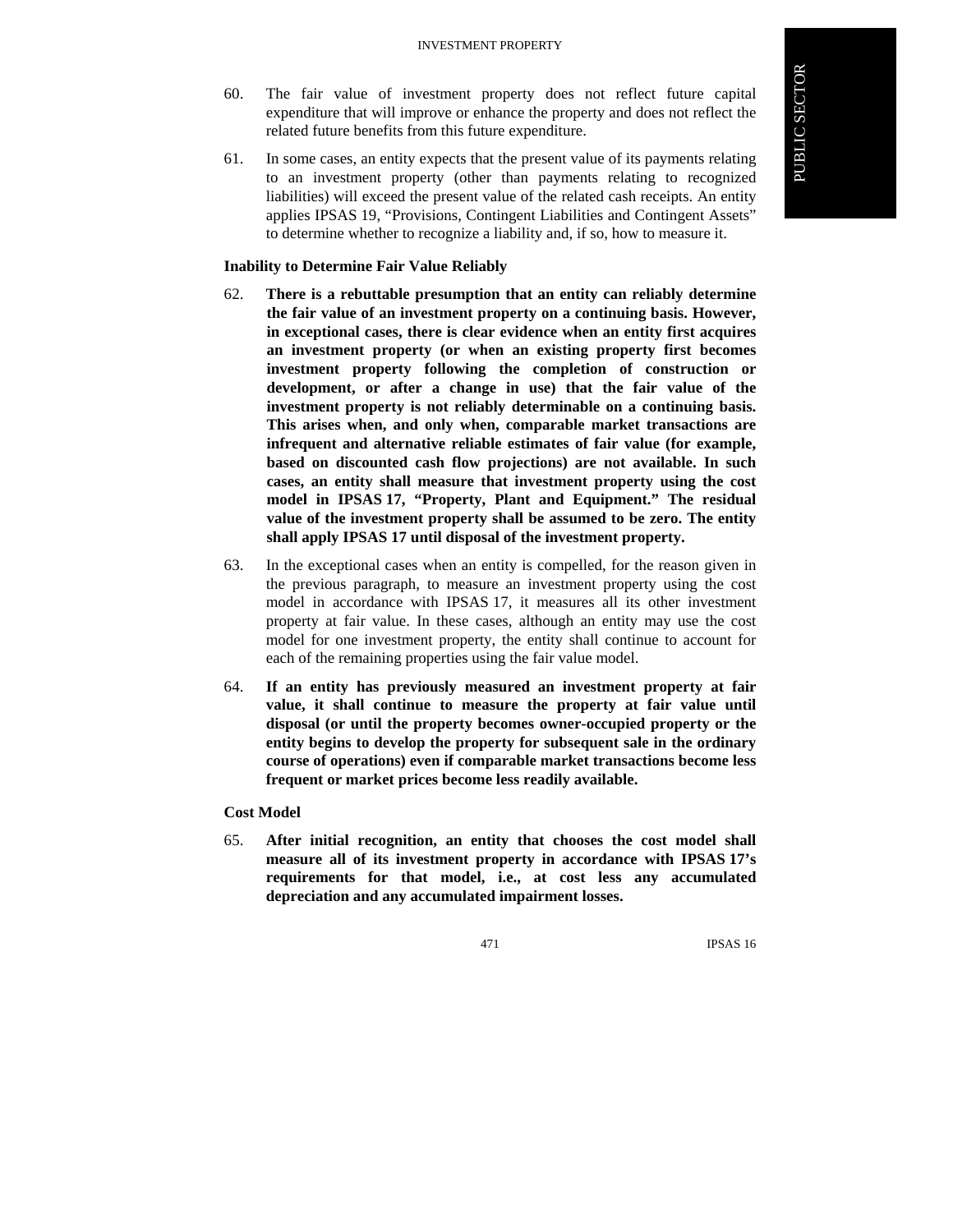### **Transfers**

- 66. **Transfers to, or from, investment property shall be made when, and only when, there is a change in use, evidenced by:** 
	- (a) **Commencement of owner-occupation, for a transfer from investment property to owner-occupied property;**
	- (b) **Commencement of development with a view to sale, for a transfer from investment property to inventories;**
	- (c) **End of owner-occupation, for a transfer from owner-occupied property to investment property;**
	- (d) **Commencement of an operating lease (on a commercial basis) to another party, for a transfer from inventories to investment property; or**
	- (e) **End of construction or development, for a transfer from property in the course of construction or development (covered by IPSAS 17) to investment property.**
- 67. A government's use of property may change over time. For example, a government may decide to occupy a building currently used as an investment property or to convert a building currently used as naval quarters or for administrative purposes into a hotel and to let that building to private sector operators. In the former case, the building would be accounted for as an investment property until commencement of occupation. In the latter case, the building would be accounted for as property, plant and equipment until its occupation ceased and it is reclassified as an investment property.
- 68. Paragraph 66(b) requires an entity to transfer a property from investment property to inventories when, and only when, there is a change in use, evidenced by commencement of development with a view to sale. When an entity decides to dispose of an investment property without development, it continues to treat the property as an investment property until it is derecognized (eliminated from the statement of financial position) and does not treat it as inventory. Similarly, if an entity begins to redevelop an existing investment property for continued future use as investment property, the property remains an investment property and is not reclassified as owneroccupied property during the redevelopment.
- 69. A government property department may regularly review its buildings to determine whether they are meeting its requirements, and as part of that process may identify, and hold, certain buildings for sale. In this situation, the building may be considered inventory. However, if the government decided to hold the building for its ability to generate rent revenue and its capital appreciation potential it would be reclassified as an investment property on commencement of any subsequent operating lease.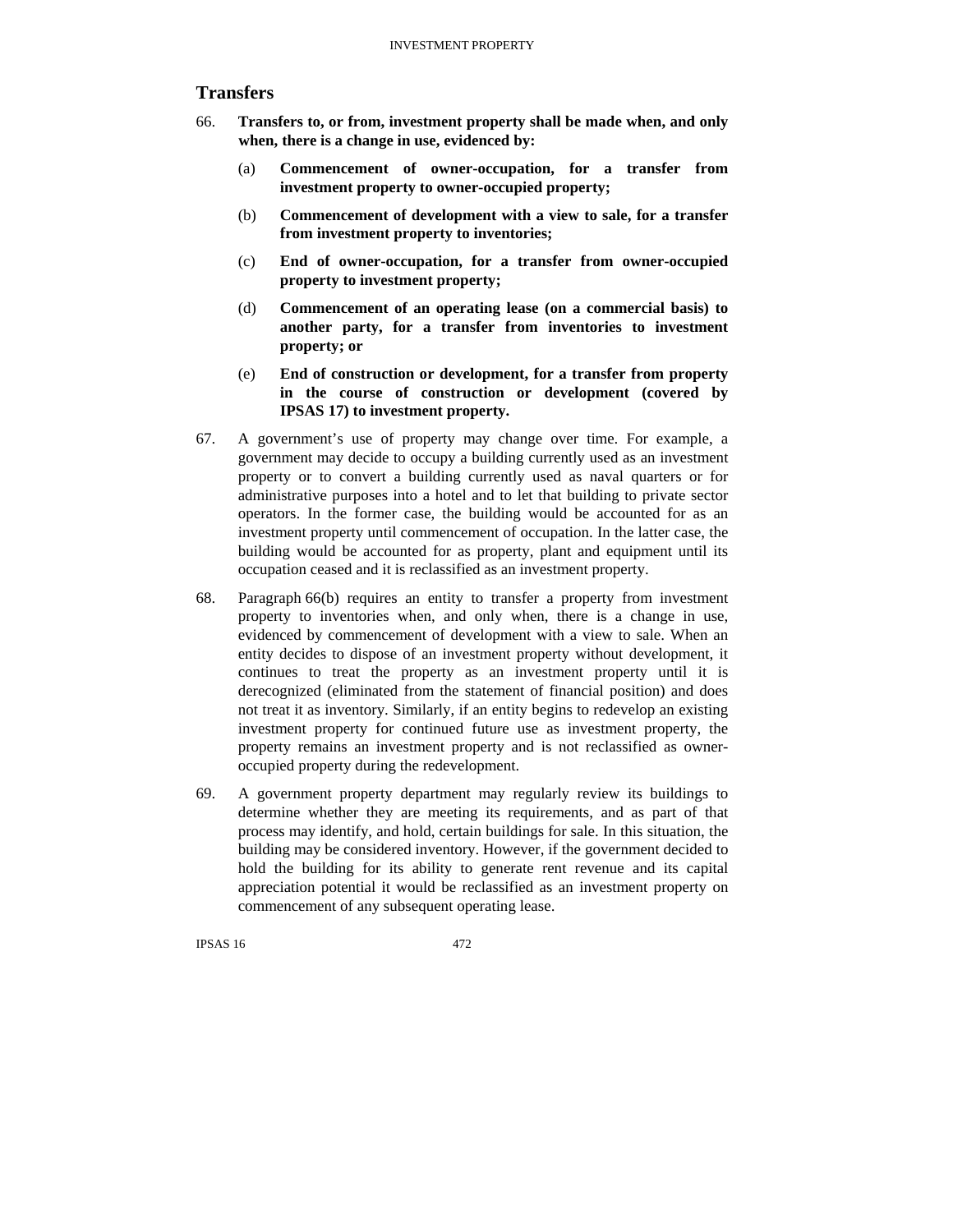- 70. Paragraphs 71-76 apply to recognition and measurement issues that arise when an entity uses the fair value model for investment property. When an entity uses the cost model, transfers between investment property, owneroccupied property and inventories do not change the carrying amount of the property transferred and they do not change the cost of that property for measurement or disclosure purposes.
- 71. **For a transfer from investment property carried at fair value to owneroccupied property or inventories, the property's cost for subsequent accounting in accordance with IPSAS 17 or IPSAS 12 Inventories shall be its fair value at the date of change in use.**
- 72. **If an owner-occupied property becomes an investment property that will be carried at fair value, an entity shall apply IPSAS 17 up to the date of change in use. The entity shall treat any difference at that date between the carrying amount of the property in accordance with IPSAS 17 and its fair value in the same way as a revaluation in accordance with IPSAS 17.**
- 73. Up to the date when an owner-occupied property becomes an investment property carried at fair value, an entity depreciates the property and recognizes any impairment losses that have occurred. The entity treats any difference at that date between the carrying amount of the property in accordance with IPSAS 17 and its fair value in the same way as a revaluation in accordance with IPSAS 17. In other words:
	- (a) Any resulting decrease in the carrying amount of the property is recognized in surplus or deficit. However, to the extent that an amount is included in revaluation surplus for that property, the decrease is charged against that revaluation surplus.
	- (b) Any resulting increase in the carrying amount is treated as follows:
		- (i) To the extent that the increase reverses a previous impairment loss for that property, the increase is recognized in surplus or deficit. The amount recognized in surplus or deficit does not exceed the amount needed to restore the carrying amount to the carrying amount that would have been determined (net of depreciation) had no impairment loss been recognized.
		- (ii) Any remaining part of the increase is credited directly to net assets/equity in revaluation surplus. On subsequent disposal of the investment property, the revaluation surplus included in net assets/equity may be transferred to accumulated surpluses or deficits. The transfer from revaluation surplus to accumulated surpluses or deficits is not made through surplus or deficit.
- 74. **For a transfer from inventories to investment property that will be carried at fair value, any difference between the fair value of the**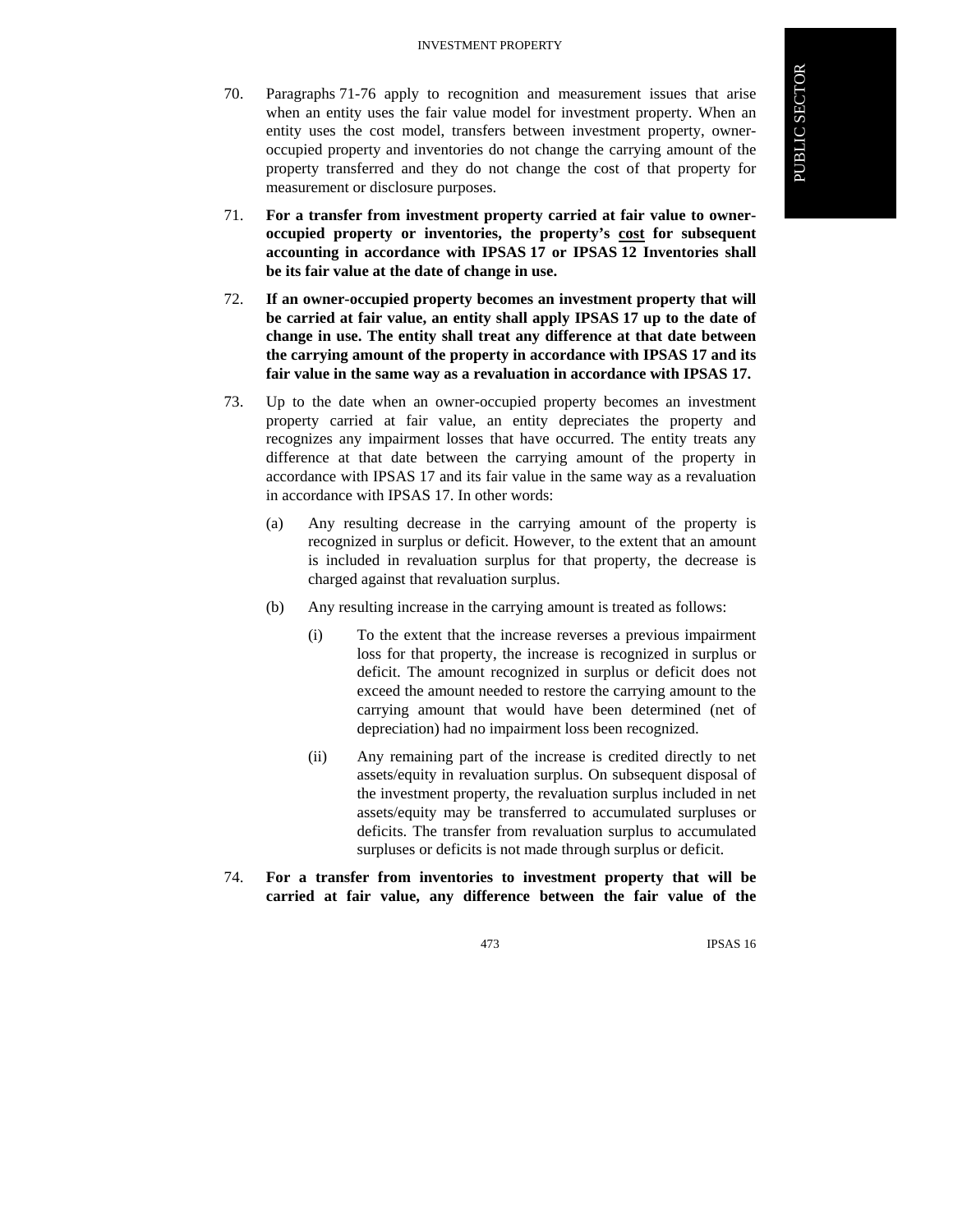**property at that date and its previous carrying amount shall be recognized in surplus or deficit.** 

- 75. The treatment of transfers from inventories to investment property that will be carried at fair value is consistent with the treatment of sales of inventories.
- 76. **When an entity completes the construction or development of a selfconstructed investment property that will be carried at fair value, any difference between the fair value of the property at that date and its previous carrying amount shall be recognized in surplus or deficit.**

#### **Disposals**

- 77. **An investment property shall be derecognized (eliminated from the statement of financial position) on disposal or when the investment property is permanently withdrawn from use and no future economic benefits or service potential are expected from its disposal.**
- 78. The disposal of an investment property may be achieved by sale or by entering into a finance lease. In determining the date of disposal for investment property, an entity applies the criteria in IPSAS 9 for recognizing revenue from the sale of goods and considers the related guidance in the Appendix to IPSAS 9. IPSAS 13 applies to a disposal effected by entering into a finance lease and to a sale and leaseback.
- 79. If, in accordance with the recognition principle in paragraph 20, an entity recognizes in the carrying amount of an asset the cost of a replacement for part of an investment property, it derecognizes the carrying amount of the replaced part. For investment property accounted for using the cost model, a replaced part may not be a part that was depreciated separately. If it is not practicable for an entity to determine the carrying amount of the replaced part, it may use the cost of the replacement as an indication of what the cost of the replaced part was at the time it was acquired or constructed. Under the fair value model, the fair value of the investment property may already reflect that the part to be replaced has lost its value. In other cases it may be difficult to discern how much fair value should be reduced for the part being replaced. An alternative to reducing fair value for the replaced part, when it is not practical to do so, is to include the cost of the replacement in the carrying amount of the asset and then to reassess the fair value, as would be required for additions not involving replacement.
- 80. **Gains or losses arising from the retirement or disposal of investment property shall be determined as the difference between the net disposal proceeds and the carrying amount of the asset and shall be recognized in surplus or deficit (unless IPSAS 13, "Leases" requires otherwise on a sale and leaseback) in the period of the retirement or disposal.**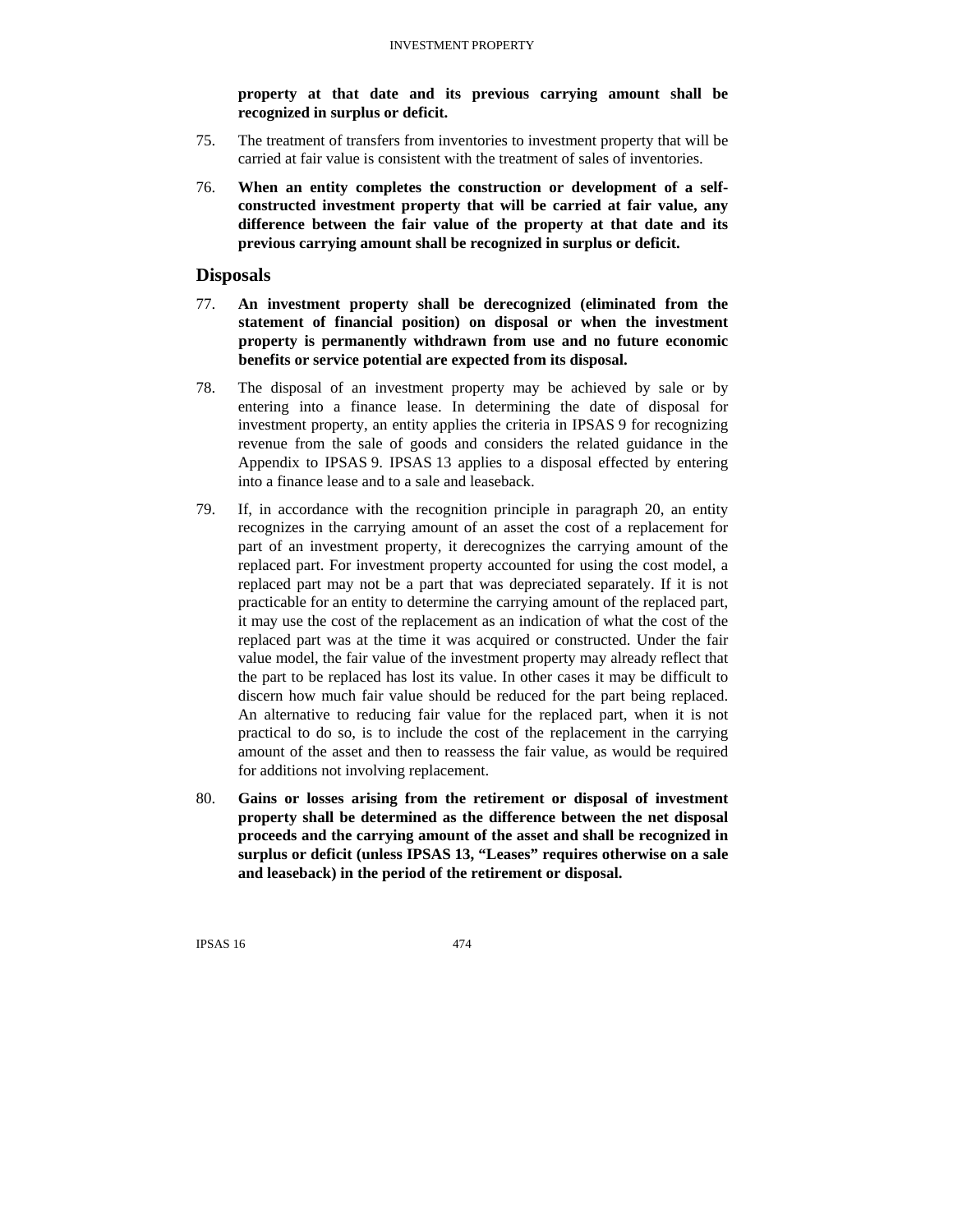- 81. The consideration receivable on disposal of an investment property is recognized initially at fair value. In particular, if payment for an investment property is deferred, the consideration received is recognized initially at the cash price equivalent. The difference between the nominal amount of the consideration and the cash price equivalent is recognized as interest revenue in accordance with IPSAS 9 using the effective interest method.
- 82. An entity applies IPSAS 19 or other Standards, as appropriate, to any liabilities that it retains after disposal of an investment property.
- 83. **Compensation from third parties for investment property that was impaired, lost or given up shall be recognized in surplus or deficit when the compensation becomes receivable.**
- 84. Impairments or losses of investment property, related claims for or payments of compensation from third parties and any subsequent purchase or construction of replacement assets are separate economic events and are accounted for separately as follows:
	- (a) Impairments of investment property are recognized in accordance with IPSAS 21, "Impairment of Non-Cash-Generating Assets." IPSAS 21 requires application of IAS 36, "Impairment of Assets" to cashgenerating assets;
	- (b) Retirements or disposals of investment property are recognized in accordance with paragraphs 77-82 of this Standard;
	- (c) Compensation from third parties for investment property that was impaired, lost or given up is recognized in surplus or deficit when it becomes receivable; and
	- (d) The cost of assets restored, purchased or constructed as replacements is determined in accordance with paragraphs 26-38 of this Standard.

## **Disclosure**

#### **Fair Value Model and Cost Model**

- 85. The disclosures below apply in addition to those in IPSAS 13. In accordance with IPSAS 13, the owner of an investment property provides lessors' disclosures about leases into which it has entered. An entity that holds an investment property under a finance lease or operating lease provides lessees' disclosures for finance leases and lessors' disclosures for any operating leases into which it has entered.
- 86. **An entity shall disclose:** 
	- (a) **Whether it applies the fair value or the cost model.**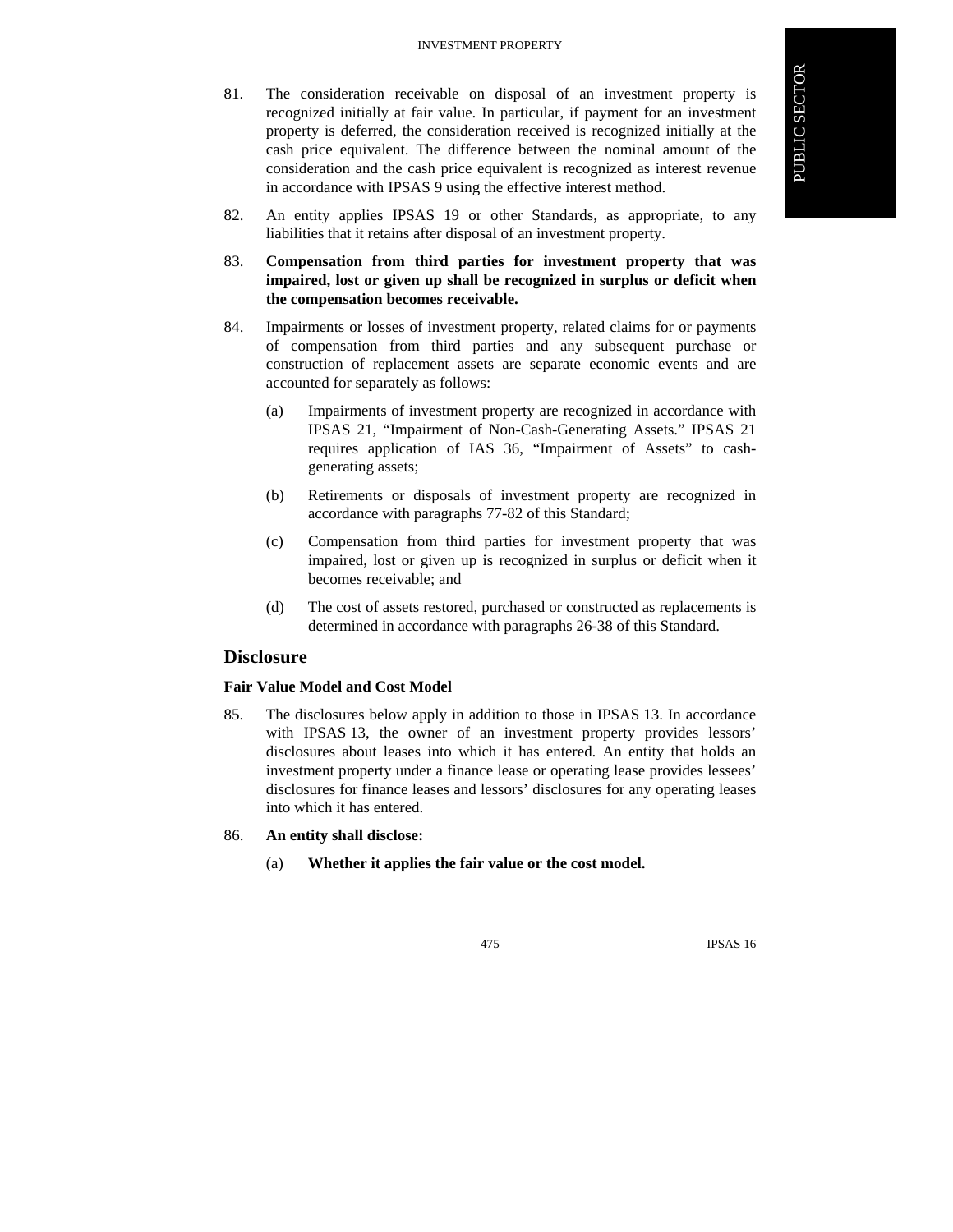- (b) **If it applies the fair value model, whether, and in what circumstances, property interests held under operating leases are classified and accounted for as investment property.**
- (c) **When classification is difficult (see paragraph 18), the criteria it uses to distinguish investment property from owner-occupied property and from property held for sale in the ordinary course of operations.**
- (d) **The methods and significant assumptions applied in determining the fair value of investment property, including a statement whether the determination of fair value was supported by market evidence or was more heavily based on other factors (which the entity shall disclose) because of the nature of the property and lack of comparable market data.**
- (e) **The extent to which the fair value of investment property (as measured or disclosed in the financial statements) is based on a valuation by an independent valuer who holds a recognized and relevant professional qualification and has recent experience in the location and category of the investment property being valued. If there has been no such valuation, that fact shall be disclosed.**
- (f) **The amounts recognized in surplus or deficit for:** 
	- (i) **Rental revenue from investment property;**
	- (ii) **Direct operating expenses (including repairs and maintenance) arising from investment property that generated rental revenue during the period; and**
	- (iii) **Direct operating expenses (including repairs and maintenance) arising from investment property that did not generate rental revenue during the period.**
- (g) **The existence and amounts of restrictions on the realizability of investment property or the remittance of revenue and proceeds of disposal.**
- (h) **Contractual obligations to purchase, construct or develop investment property or for repairs, maintenance or enhancements.**

#### **Fair Value Model**

87. **In addition to the disclosures required by paragraph 86, an entity that applies the fair value model in paragraphs 42-64 shall disclose a reconciliation between the carrying amounts of investment property at the beginning and end of the period, showing the following:**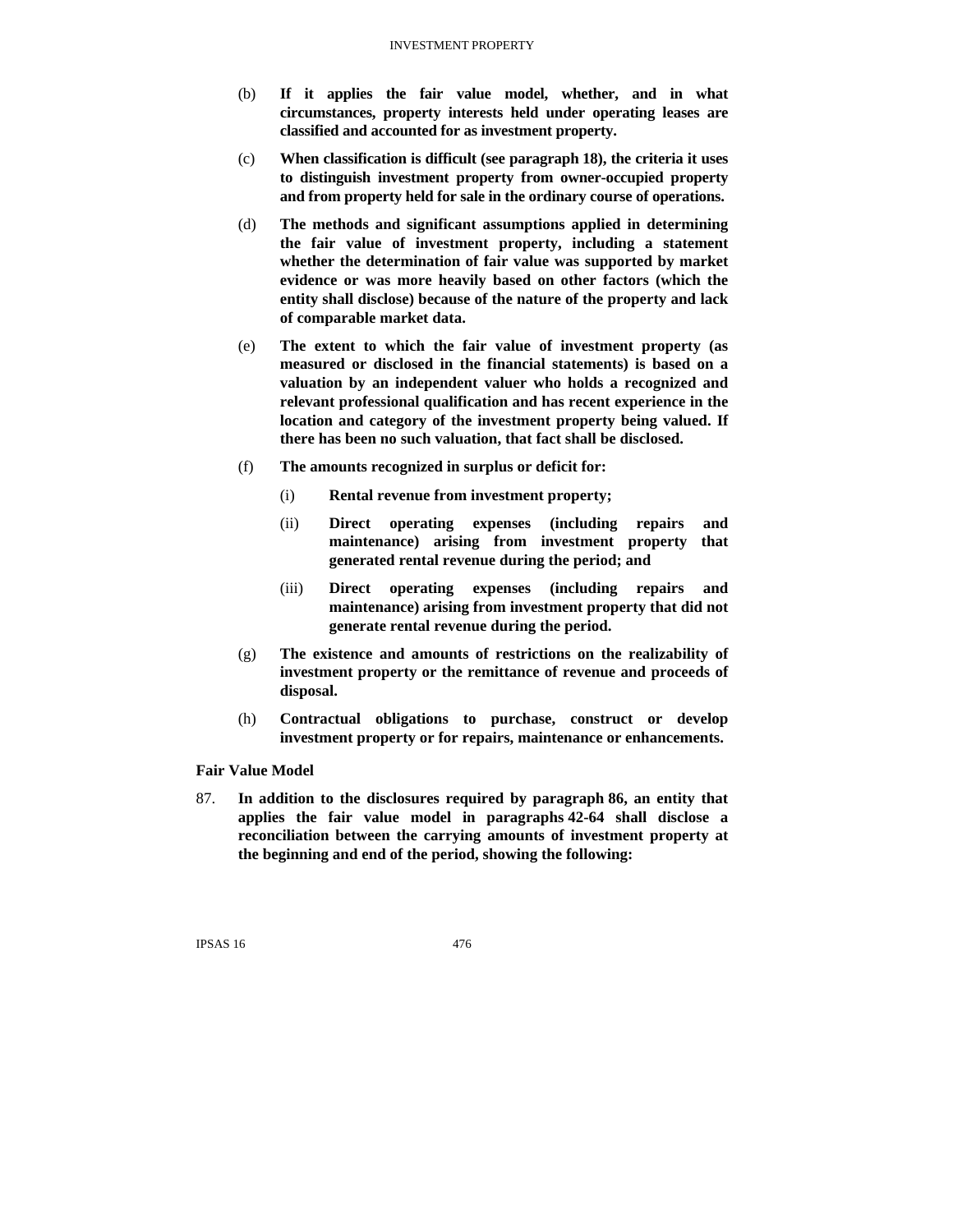- (a) **Additions, disclosing separately those additions resulting from acquisitions and those resulting from subsequent expenditure recognized in the carrying amount of an asset;**
- (b) **Additions resulting from acquisitions through entity combinations;**
- (c) **Disposals;**
- (d) **Net gains or losses from fair value adjustments;**
- (e) **The net exchange differences arising on the translation of the financial statements into a different presentation currency, and on translation of a foreign operation into the presentation currency of the reporting entity;**
- (f) **Transfers to and from inventories and owner-occupied property; and**
- (g) **Other changes.**
- 88. **When a valuation obtained for investment property is adjusted significantly for the purpose of the financial statements, for example to avoid double-counting of assets or liabilities that are recognized as separate assets and liabilities as described in paragraph 59, the entity shall disclose a reconciliation between the valuation obtained and the adjusted valuation included in the financial statements, showing separately the aggregate amount of any recognized lease obligations that have been added back, and any other significant adjustments.**
- 89. **In the exceptional cases referred to in paragraph 62, when an entity measures investment property using the cost model in IPSAS 17, the reconciliation required by paragraph 87 shall disclose amounts relating to that investment property separately from amounts relating to other investment property. In addition, an entity shall disclose:** 
	- (a) **A description of the investment property;**
	- (b) **An explanation of why fair value cannot be determined reliably;**
	- (c) **If possible, the range of estimates within which fair value is highly likely to lie; and**
	- (d) **On disposal of investment property not carried at fair value:** 
		- (i) **The fact that the entity has disposed of investment property not carried at fair value;**
		- (ii) **The carrying amount of that investment property at the time of sale; and**
		- (iii) **The amount of gain or loss recognized.**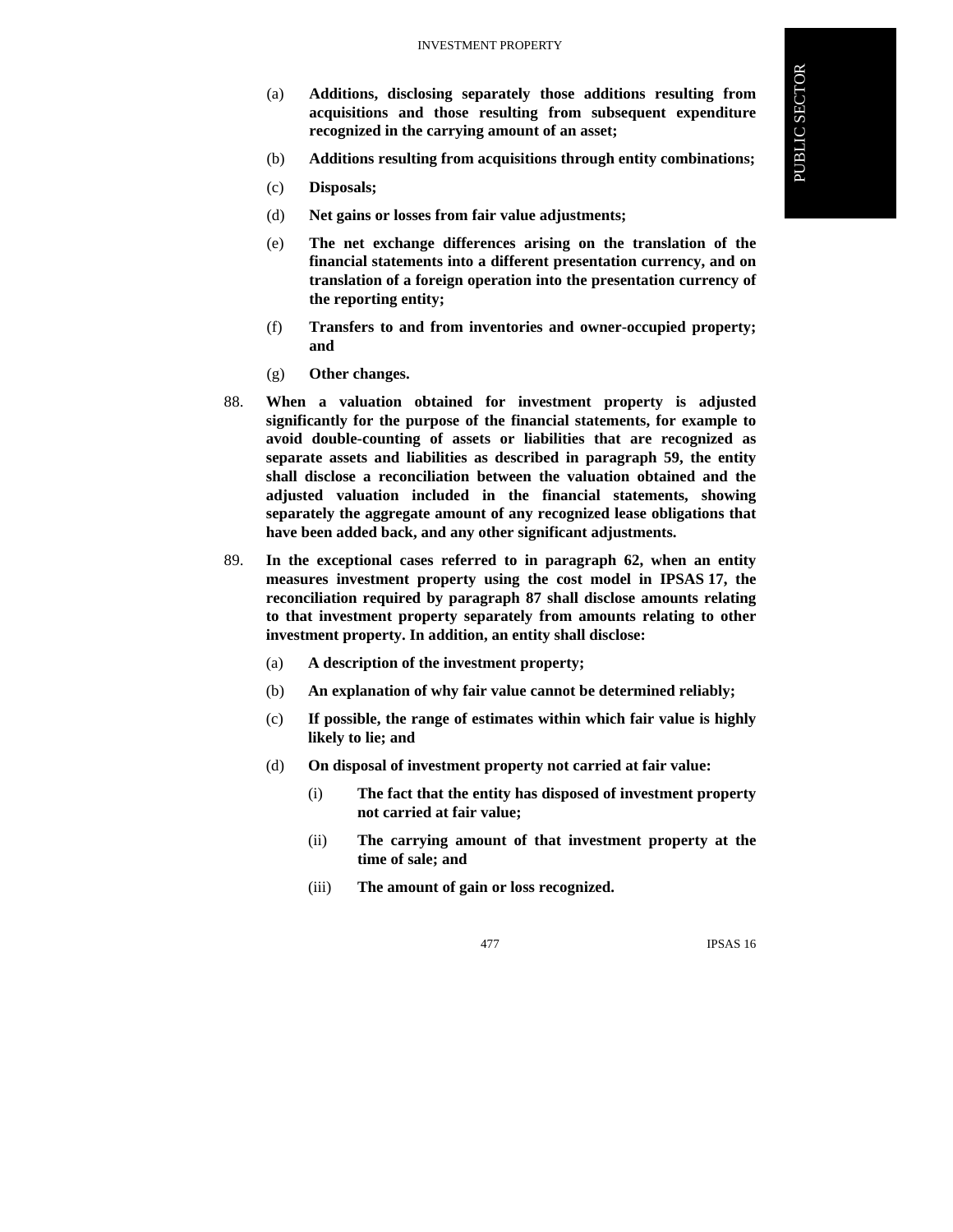#### **Cost Model**

- 90. **In addition to the disclosures required by paragraph 86, an entity that applies the cost model in paragraph 65 shall disclose:** 
	- (a) **The depreciation methods used;**
	- (b) **The useful lives or the depreciation rates used;**
	- (c) **The gross carrying amount and the accumulated depreciation (aggregated with accumulated impairment losses) at the beginning and end of the period;**
	- (d) **A reconciliation of the carrying amount of investment property at the beginning and end of the period, showing the following:** 
		- (i) **Additions, disclosing separately those additions resulting from acquisitions and those resulting from subsequent expenditure recognized as an asset;**
		- (ii) **Additions resulting from acquisitions through entity combinations;**
		- (iii) **Disposals;**
		- (iv) **Depreciation;**
		- (v) **The amount of impairment losses recognized, and the amount of impairment losses reversed, during the period in accordance with IPSAS 21;**
		- (vi) **The net exchange differences arising on the translation of the financial statements into a different presentation currency, and on translation of a foreign operation into the presentation currency of the reporting entity;**
		- (vii) **Transfers to and from inventories and owner-occupied property; and**
		- (viii) **Other changes; and**
	- (e) **The fair value of investment property. In the exceptional cases described in paragraph 62, when an entity cannot determine the fair value of the investment property reliably, the entity shall disclose:** 
		- (i) **A description of the investment property;**
		- (ii) **An explanation of why fair value cannot be determined reliably; and**
		- (iii) **If possible, the range of estimates within which fair value is highly likely to lie.**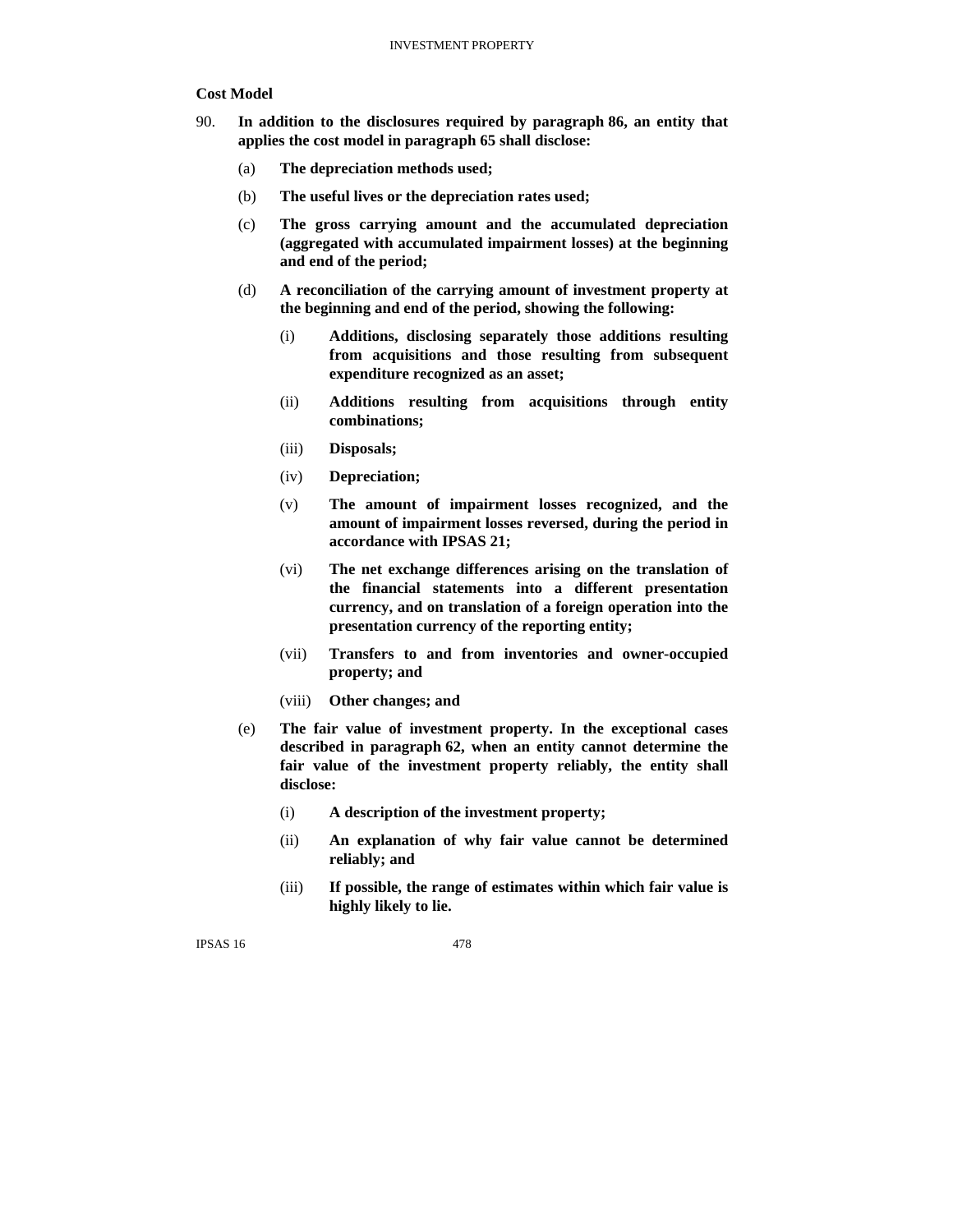### **Transitional Provisions**

**Initial Adoption of Accrual Accounting** 

- 91. **An entity that adopts accrual accounting for the first time in accordance with International Public Sector Accounting Standards shall initially recognize investment property at cost or fair value. For investment properties that were acquired at no cost, or for a nominal cost, cost is the investment property's fair value as at the date of acquisition.**
- 92. **The entity shall recognize the effect of the initial recognition of investment property as an adjustment to the opening balance of accumulated surpluses or deficits for the period in which accrual accounting is first adopted in accordance with International Public Sector Accounting Standards.**
- 93. Prior to first adoption of accrual accounting in accordance with International Public Sector Accounting Standards, an entity may recognize investment property on a basis other than cost or fair value as defined in this Standard, or may control investment property that it has not recognized. This Standard requires entities to initially recognize investment property at cost or, fair value as at the date of first adoption of accrual accounting in accordance with International Public Sector Accounting Standards. Where assets are initially recognized at cost and were acquired at no cost, or for a nominal cost, cost will be determined by reference to the investment property's fair value as at the date of acquisition. Where the cost of acquisition of an investment property is not known, its cost may be estimated by reference to its fair value as at the date of acquisition.

#### **Fair Value Model**

- 94. **Under the fair value model, an entity shall recognize the effect of applying this Standard as an adjustment to the opening balance of accumulated surpluses or deficits for the period in which the Standard is first applied. In addition:** 
	- (a) **If the entity has previously disclosed publicly (in financial statements or otherwise) the fair value of its investment property in earlier periods (determined on a basis that satisfies the definition of fair value in paragraph 7 and the guidance in paragraphs 45-61), the entity is encouraged, but not required:** 
		- (i) **To adjust the opening balance of accumulated surpluses or deficits for the earliest period presented for which such fair value was disclosed publicly; and**
		- (ii) **To restate comparative information for those periods; and**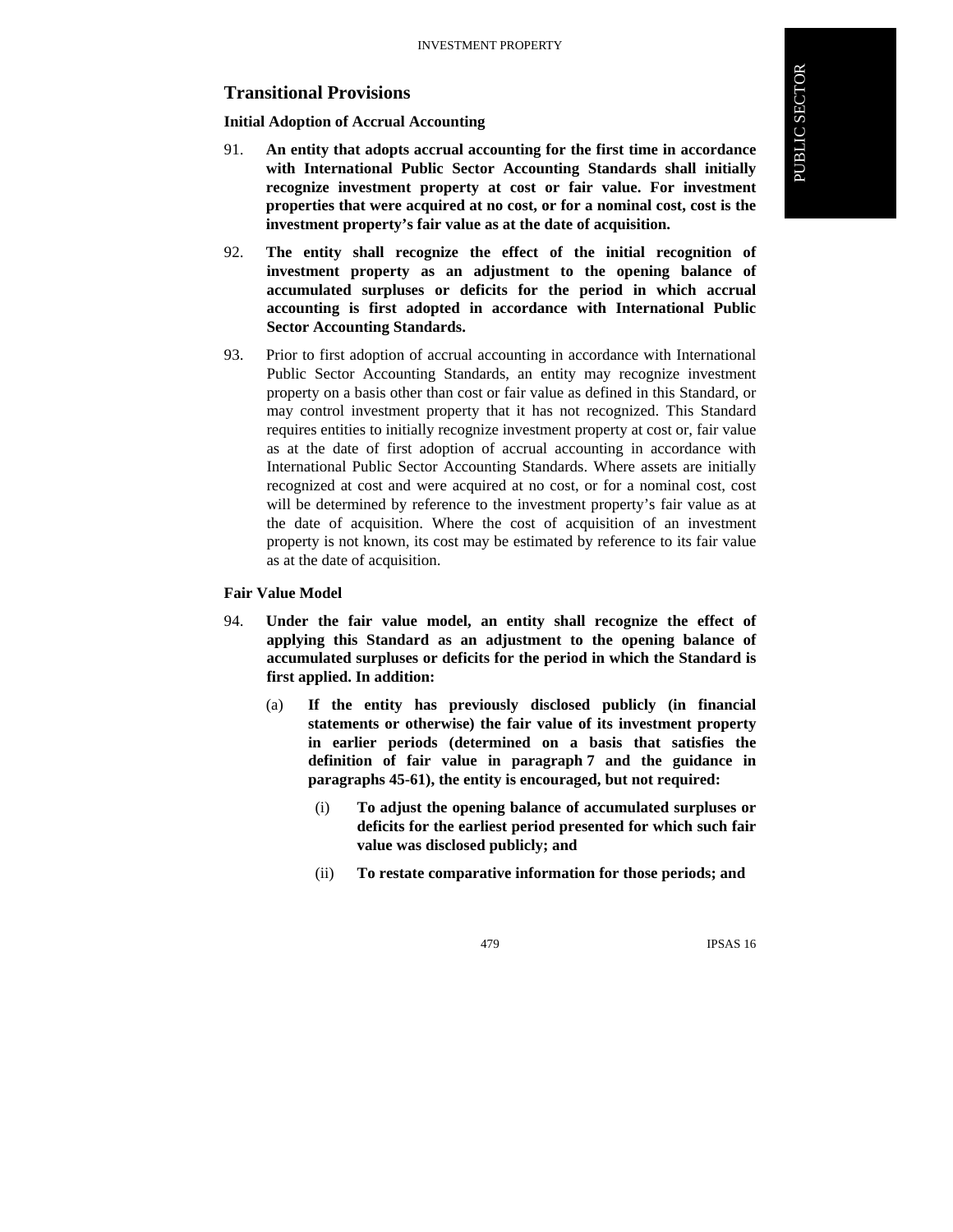### (b) **If the entity has not previously disclosed publicly the information described in (a), it shall not restate comparative information and shall disclose that fact.**

- 95. On the first application of this Standard an entity may choose to apply the fair value model in respect of investment property already recognized in its financial statements. When this occurs, this Standard requires any adjustment to the carrying amount of the investment property to be taken to the opening balance of accumulated surpluses or deficits for the period in which the Standard is first applied. This Standard requires a treatment different from that required by IPSAS 3. IPSAS 3 requires comparative information to be restated unless such restatement is impracticable. This Standard only encourages such comparative information to be restated in certain circumstances.
- 96. When an entity first applies this Standard, the adjustment to the opening balance of accumulated surpluses or deficits includes the reclassification of any amount held in revaluation surplus for investment property.
- 97. An entity that has previously applied IPSAS 16 (2001) and elects for the first time to classify and account for some or all eligible property interests held under operating leases as investment property shall recognize the effect of that election as an adjustment to the opening balance of accumulated surpluses or deficits for the period in which the election is first made. In addition, if the entity has previously disclosed publicly (in financial statements or otherwise) the fair value of those property interests in earlier periods, paragraph 94 (a) applies. If the entity has not previously disclosed publicly the information related to those property interests described in paragraph 94 (a), paragraph 94 (b) applies.

#### **Cost Model**

- 98. Prior to first application of this Standard an entity may recognize its investment property on a basis other than cost, for example fair value or some other measurement basis. IPSAS 3 applies to any change in accounting policies that is made when an entity first applies this Standard and chooses to use the cost model. The effect of the change in accounting policies includes the reclassification of any amount held in revaluation surplus for investment property.
- 99. IPSAS 3 requires an entity to retrospectively apply accounting policies unless it is impracticable to do so. Therefore, when an entity initially recognizes investment property at cost and chooses to use the cost model in accordance with this Standard, it shall also recognize any accumulated depreciation and any accumulated impairment losses that relate to that property, as if it had always applied those accounting policies.
- 100. **For entities that have previously applied IPSAS 16 (2001), the requirements of paragraphs 36-38 regarding the initial measurement of**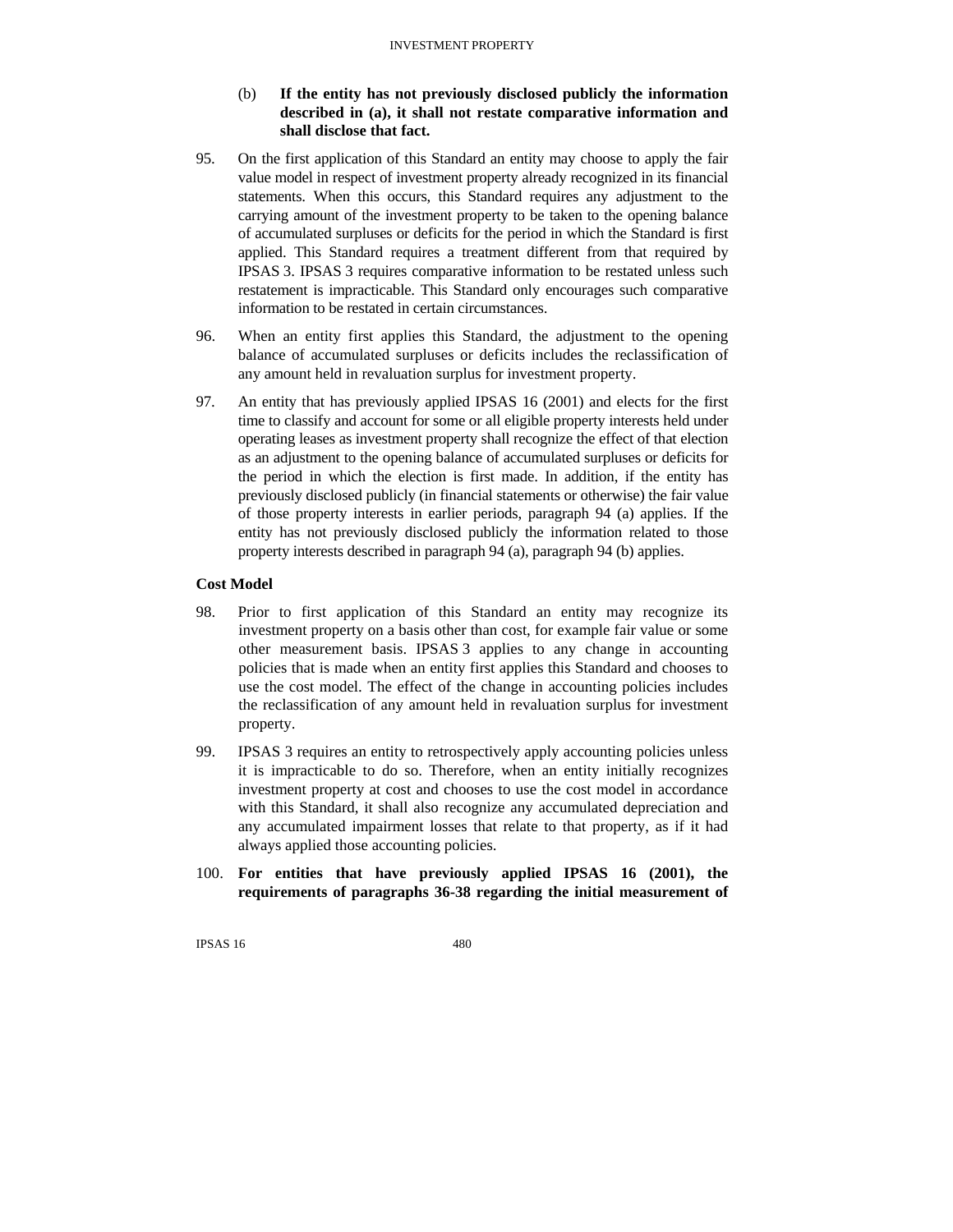**an investment property acquired in an exchange of assets transaction shall be applied prospectively only to future transactions.** 

### **Effective Date**

- 101. **An entity shall apply this International Public Sector Accounting Standard for annual financial statements covering periods beginning on or after January 1, 2008. Earlier application is encouraged. If an entity applies this Standard for a period beginning before January 1, 2008, it shall disclose that fact.**
- 102. When an entity adopts the accrual basis of accounting, as defined by International Public Sector Accounting Standards, for financial reporting purposes, subsequent to this effective date, this Standard applies to the entity's annual financial statements covering periods beginning on or after the date of adoption.

#### **Withdrawal of IPSAS 16 (2001)**

103. This Standard supersedes IPSAS 16, "Investment Property" issued in 2001.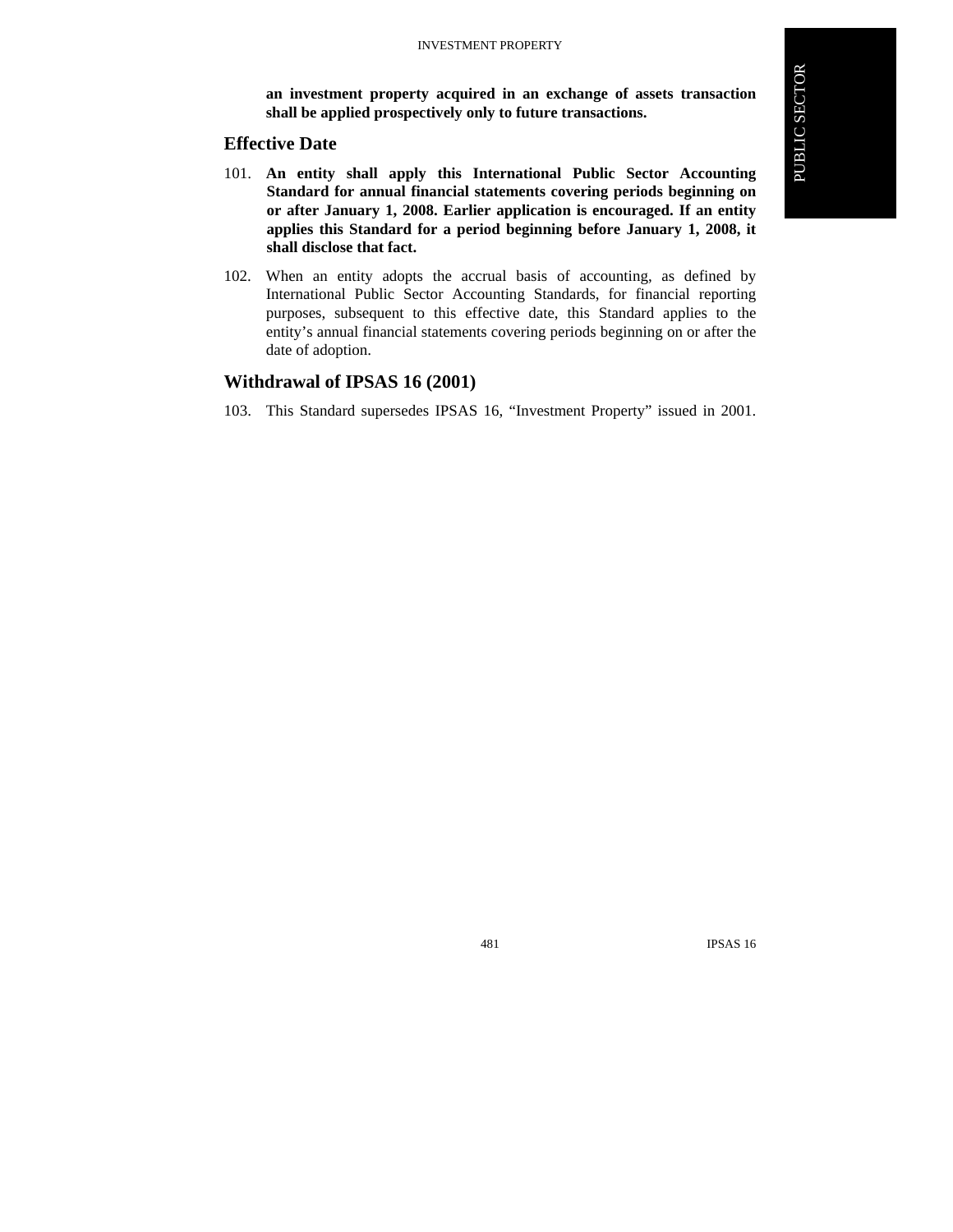## **Illustrative Decision Tree**

*The decision tree accompanies, but is not part of, IPSAS 16.* 

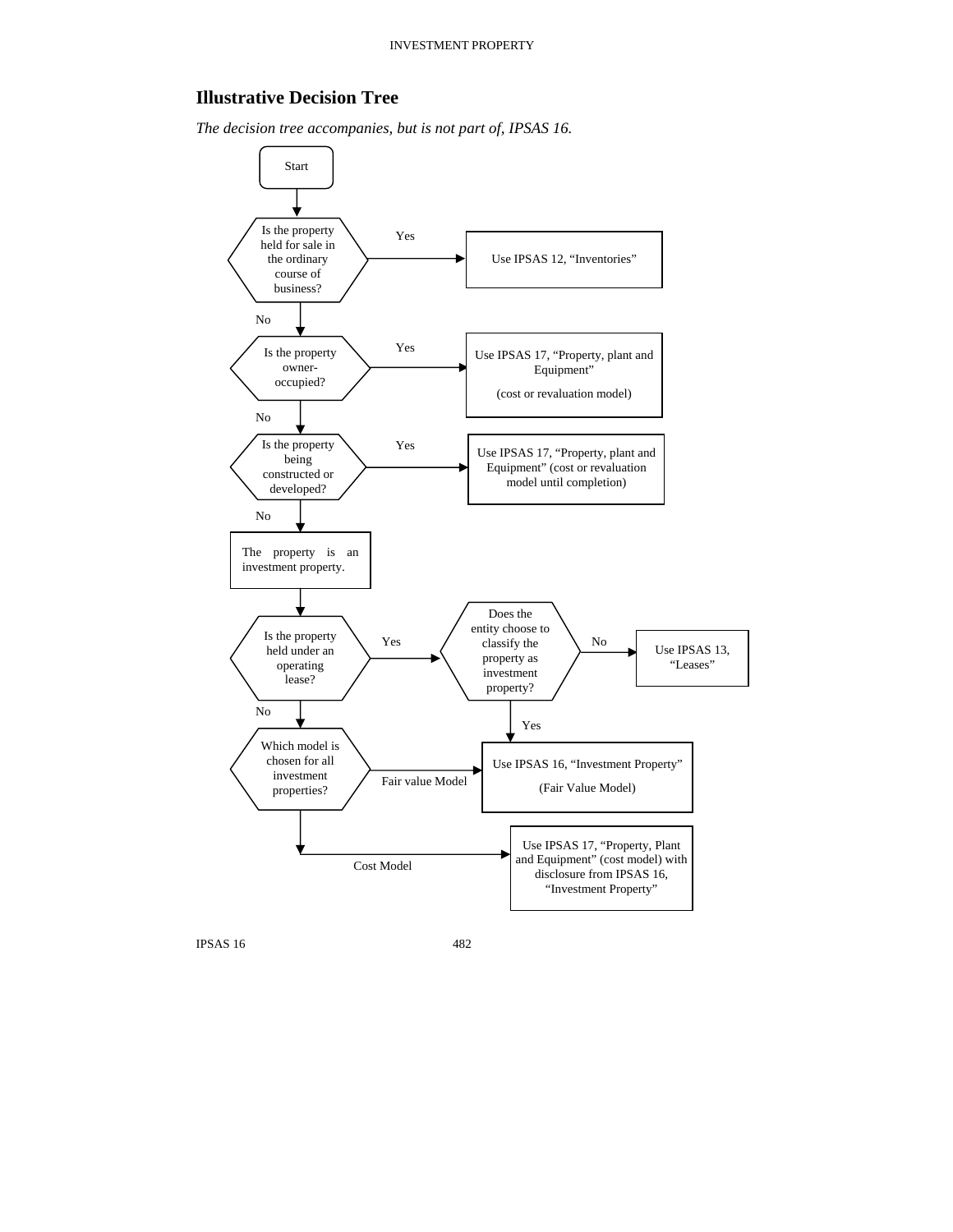### **Basis for Conclusions**

*This Basis for Conclusions accompanies, but is not part of, the proposed International Public Sector Accounting Standards. This Basis for Conclusions only notes the IPSASB's reasons for departing from the provisions of the related International Accounting Standard.* 

#### **Background**

- BC1. The International Public Sector Accounting Standards Board (IPSASB)'s International Financial Reporting Standards (IFRSs) Convergence Program is an important element in IPSASB's work program. The IPSASB's policy is to converge the accrual basis International Public Sector Accounting Standards (IPSASs) with IFRSs issued by the International Accounting Standards Board (IASB) where appropriate for public sector entities.
- BC2. Accrual basis IPSASs that are converged with IFRSs maintain the requirements, structure and text of the IFRSs, unless there is a public sector specific reason for a departure. Departure from the equivalent IFRS occurs when requirements or terminology in the IFRS are not appropriate for the public sector, or when inclusion of additional commentary or examples is necessary to illustrate certain requirements in the public sector context. Differences between IPSASs and their equivalent IFRSs are identified in the 'comparison with IFRS' included in each IPSAS.
- BC3. In May 2002, the IASB issued an exposure draft of proposed amendments to 13 International Accounting Standards (IASs) 1 as part of its General Improvements Project. The objectives of the IASB's General Improvements project were "to reduce or eliminate alternatives, redundancies and conflicts within the Standards, to deal with some convergence issues and to make other improvements." The final IASs were issued in December 2003.
- BC4. IPSAS 16, issued in December 2001 was based on IAS 40 (2000), "Investment Property" which was reissued in December 2003. In late 2003, the IPSASB's predecessor, the Public Sector Committee (PSC)2, actioned an IPSAS Improvements Project to converge where appropriate IPSASs with the improved IASs issued in December 2003.
- BC5. The IPSASB reviewed the improved IAS 40 and generally concurred with the IASB's reasons for revising the IAS and with the amendments made. (The

 $\mathbf{1}$ 1 The International Accounting Standards (IASs) were issued by the IASB's predecessor, the International Accounting Standards Committee. The Standards issued by the IASB are entitled International Financial Reporting Standards (IFRSs). The IASB has defined IFRSs to consist of IFRSs, IASs and Interpretations of the Standards. In some cases, the IASB has amended, rather than replaced, the IASs, in which case the old IAS number remains.

<sup>&</sup>lt;sup>2</sup> The PSC became the IPSASB when the IFAC Board changed the PSC's mandate to become an independent standard-setting board in November 2004.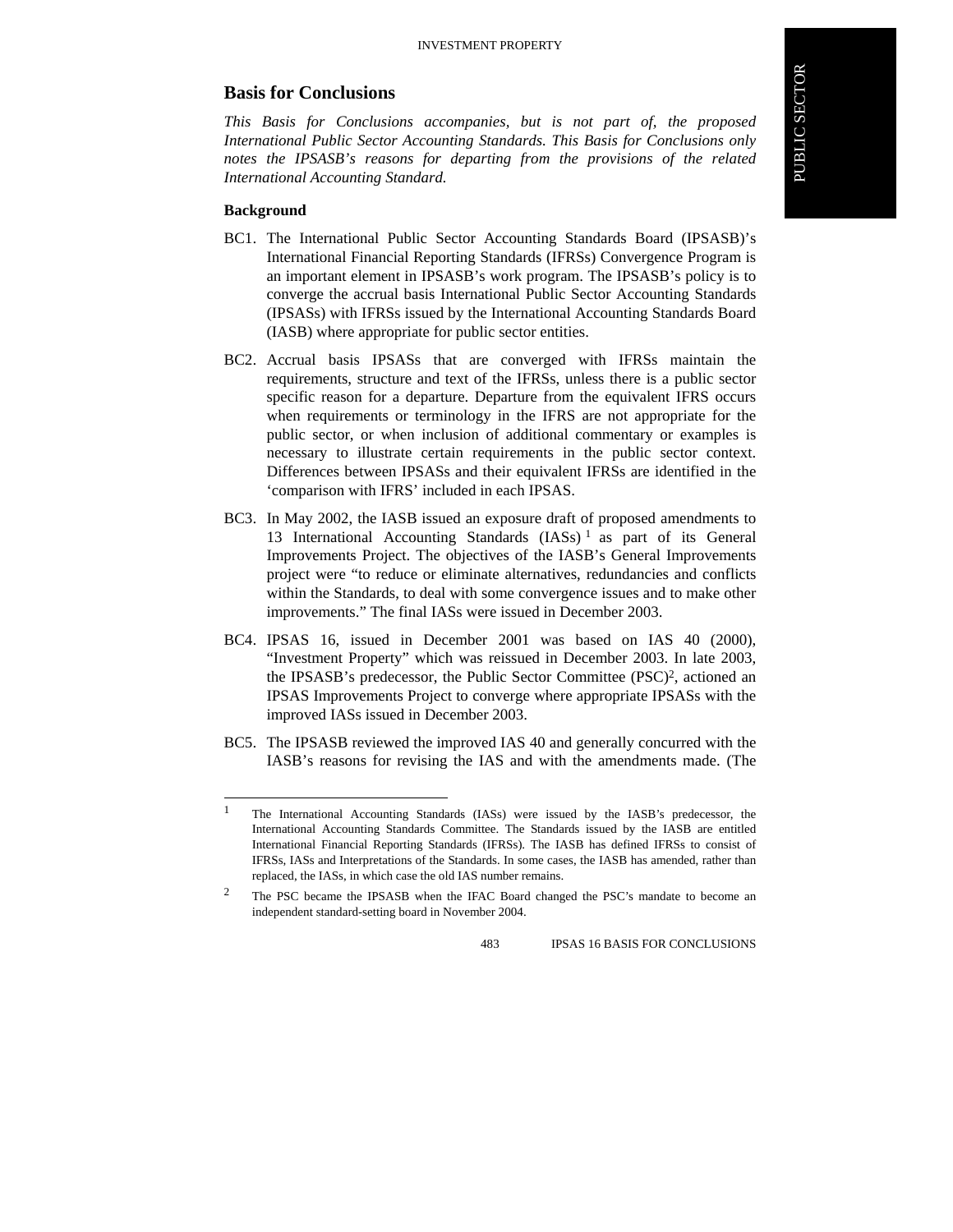IASB's Bases for Conclusions are not reproduced here. Subscribers to the IASB's *Comprehensive Subscription Service* can view the Bases for Conclusions on the IASB's website at www.iasb.org).

BC6. IAS 40 has been further amended as a consequence of IFRSs issued after December 2003. IPSAS 16 does not include the consequential amendments arising from IFRSs issued after December 2003. This is because the IPSASB has not yet reviewed and formed a view on the applicability of the requirements in those IFRSs to public sector entities.